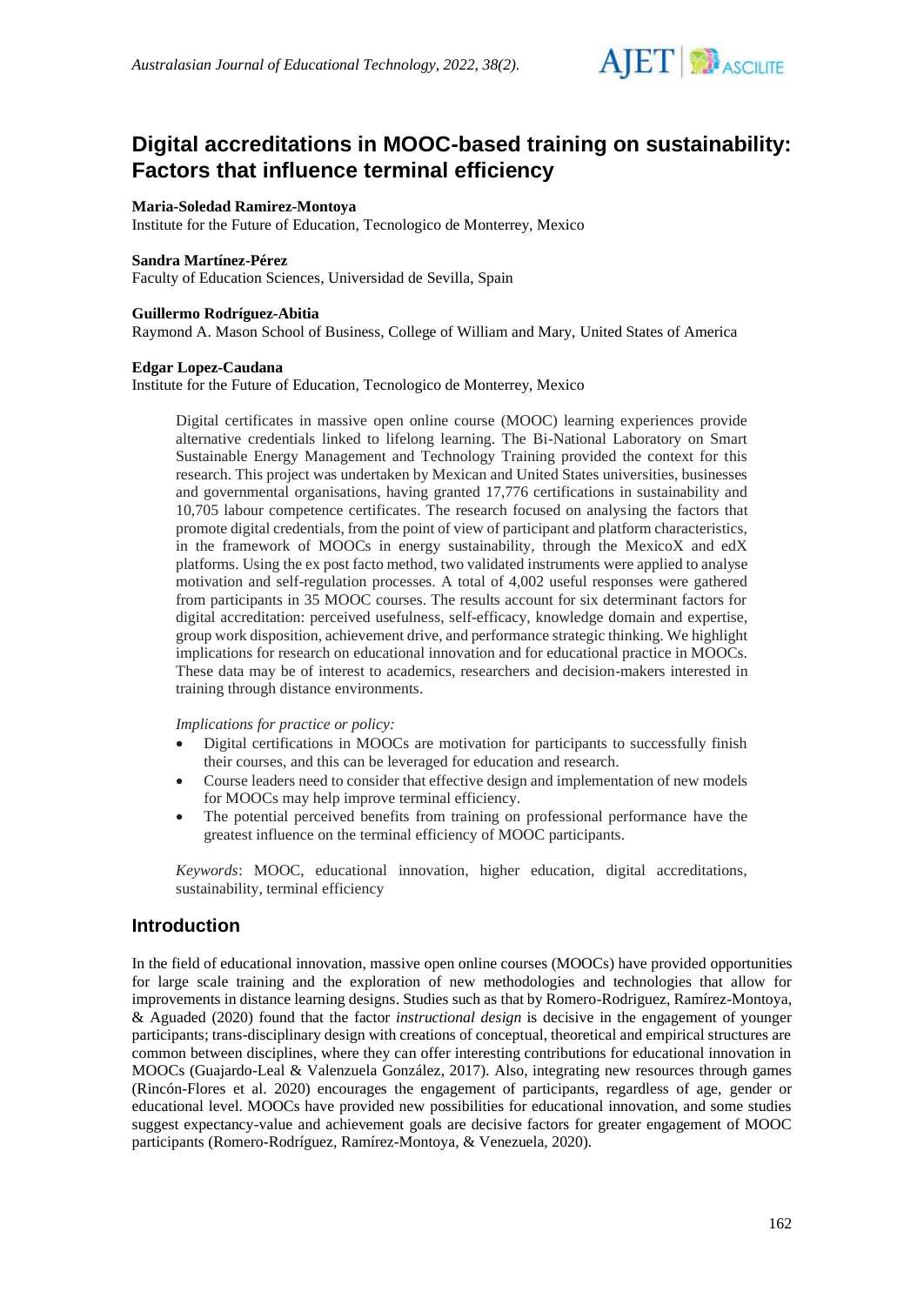

Dropout rates in MOOCs have been a popular subject of analysis. Some authors have placed the dropout rate in MOOCs around 90% (Hew & Cheung, 2014; Alraimi et al., 2015). Other have placed terminal efficiency (the proportion of participants who successfully complete the course between 4.3% (Coffrin et al., 2014) and 6.5% (Jordan, 2014). Ceron et al. (2021) conducted a systematic literature review of 66 studies between 2010 and 2020, finding an emerging area of study spurred by the high dropout rate of MOOCs participants. Charani et al. (2019) agreed that in all digital courses, the dropout rate is very high, increasing skepticism about the way these courses are delivered on a digital platform and evidencing the need to focus on the analysis of the causes.

An incentive that has been registered in MOOC participants is in the possibility of obtaining alternative credentials. Alternative credentials can be diplomas, certifications or badges, depending on the conditions that are specified for the courses. Accreditations vary as well, according to the platforms, as some require a payment for certifications and others do not. In a mapping of literature on accreditations in MOOCs, in the period 2015–2021, we located 54 publications through SciVal, where the themes of open learning, professional development, university teaching and online learning models predominated. The topics identified as growing are distance education, educational technology, peer assessment, rubrics and framework (Figure 1). In the image, the size of the word indicates the number of times a topic has been addressed as a keyword in the articles. On the other hand, the colour indicates the growth of the topic's publications: green in increase, blue in decline and gray indicating no change.



*Figure 1.* Keywords by relevance, based on 54 publications found in SciVal in 2021 *Note*. Colour legend for keywords: declining A A A growing

In the analysis of the articles, an area of opportunity for research was identified as the exploration of the provision of digital credentials in MOOCs, where articles that address this topic do not include digital credentials. Research opportunities were also located in the disciplinary linkage of sustainability. The studies concentrated their contributions in the discipline areas of computer science and the social sciences. Only one study (Hsieh, 2020) linked MOOCs to the sustainable development goals of social responsibility and accreditation principles (Figure 2).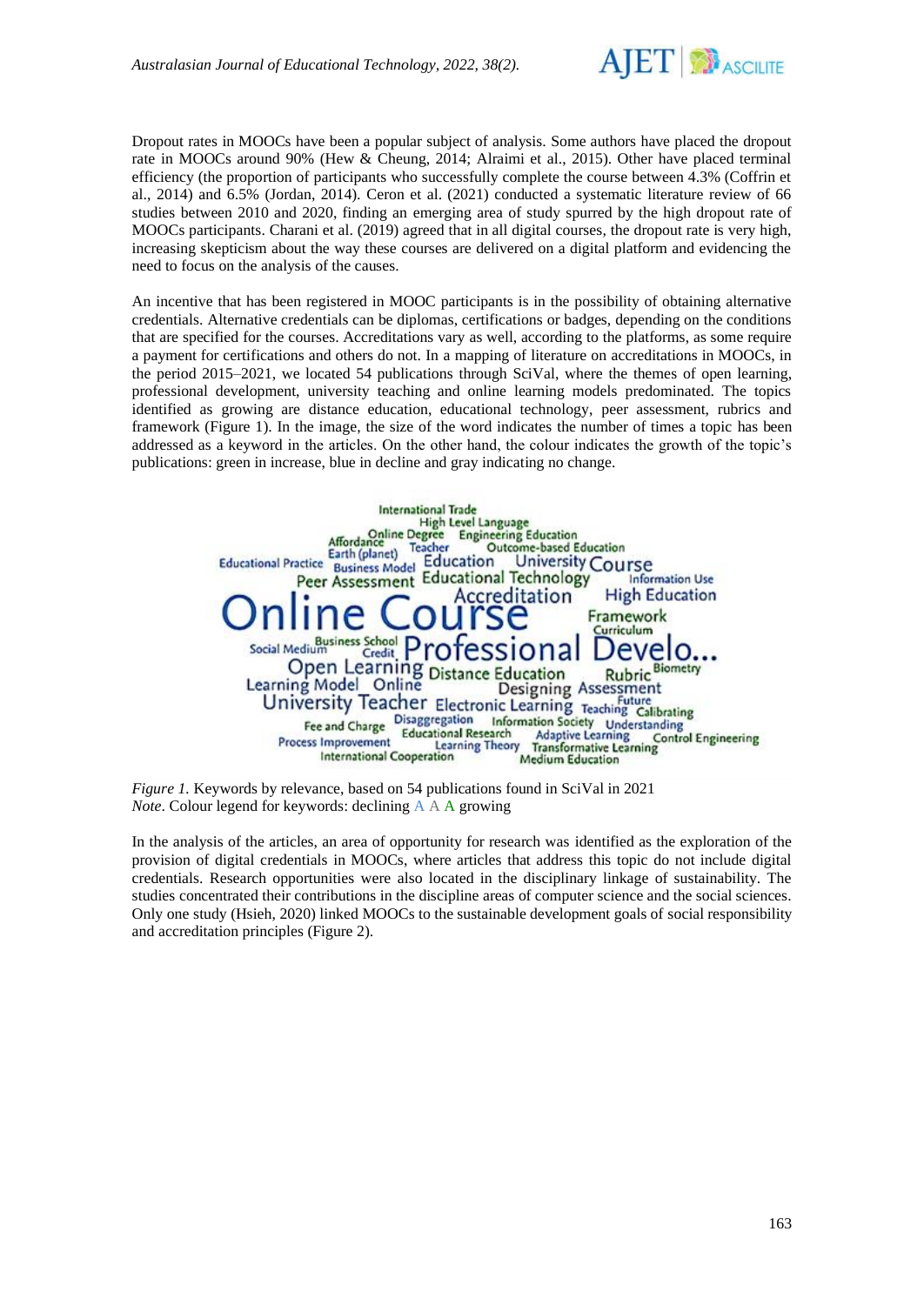



*Figure 2***.** Keywords by relevance, based on 54 publications found in SciVal in 2021

Considering these opportunities, the research focused on analysing the factors that promote the attainment of digital credentials, from the point of view of the individual characteristics of the participants and the platforms used, analysing data from 35 MOOCs that trained in energy sustainability, through the MexicoX and edX platforms. We review a theoretical framework for MOOCs and digital credentials. Then, we introduced a case of energy sustainability MOOCs. We apply the ex post facto method, with two validated instruments that explore motivations and self-regulation. We present and discuss the results in the light of statistical data, dimensions and implications for research and educational practice. Finally, we draw conclusions for academics, researchers and decision-makers who are interested in training through distancelearning environments.

# **MOOCs in the framework of new models for lifelong learning**

Current trends in education reveal the need to create alternative and innovative pedagogical models. Constant social, educational, technological and economic transformations have led to new ways of communicating, disseminating information, generating new resources and materials and other ways of organising and making other teaching methods visible (Tang 2017). "Open science brings with it the possibility of shared co-construction and the generation of open innovation, to contribute to the public sphere as well as private contexts" (Ramírez-Montoya & García-Peñalvo, 2018, p. 15). Thus, MOOCs:

- generate global learning opportunities (Cornelius et al., 2019), where the participation and engagement of their participants are essential
- provide access to open and shared content, emerging knowledge (Kady & Vadeboncoeur, 2013)
- have a significant impact on higher education (Watson et al., 2017)
- are a formative tool, fostering social inclusion and the internationalisation of institutions (García Aretio, 2017; Hidalgo & Abril, 2020)
- offer new options for professional development and lifelong learning (Castaño-Muñoz et al., 2017).

Moreover, these courses have the potential to contribute to the innovativeness of pedagogical strategies; transform teaching and learning processes; co-create and acquire knowledge; foster competence development, among others (Beltran & Ramírez-Montoya, 2019; Drake, 2015; Ruíz-Palmero, 2021).

Drake et al. (2015) identified five principles to keep in mind when designing and developing MOOCs: meaningful, engaging, measurable, accessible and scalable. To these five principles, they added two essential features, instructional design and attractiveness, to differentiate MOOCs from other approaches (Doherty et al., 2015). Initially, as Littenberg-Tobias and Reich (2020) pointed out, MOOC design was perceived as a solution to the demands of higher education. And most of them did not offer formal accreditation, but rather a certificate at the end of the course (Kady & Vadeboncoeur, 2013). Over time, higher education institutions, in the wake of digital transformations and the ever-changing landscape,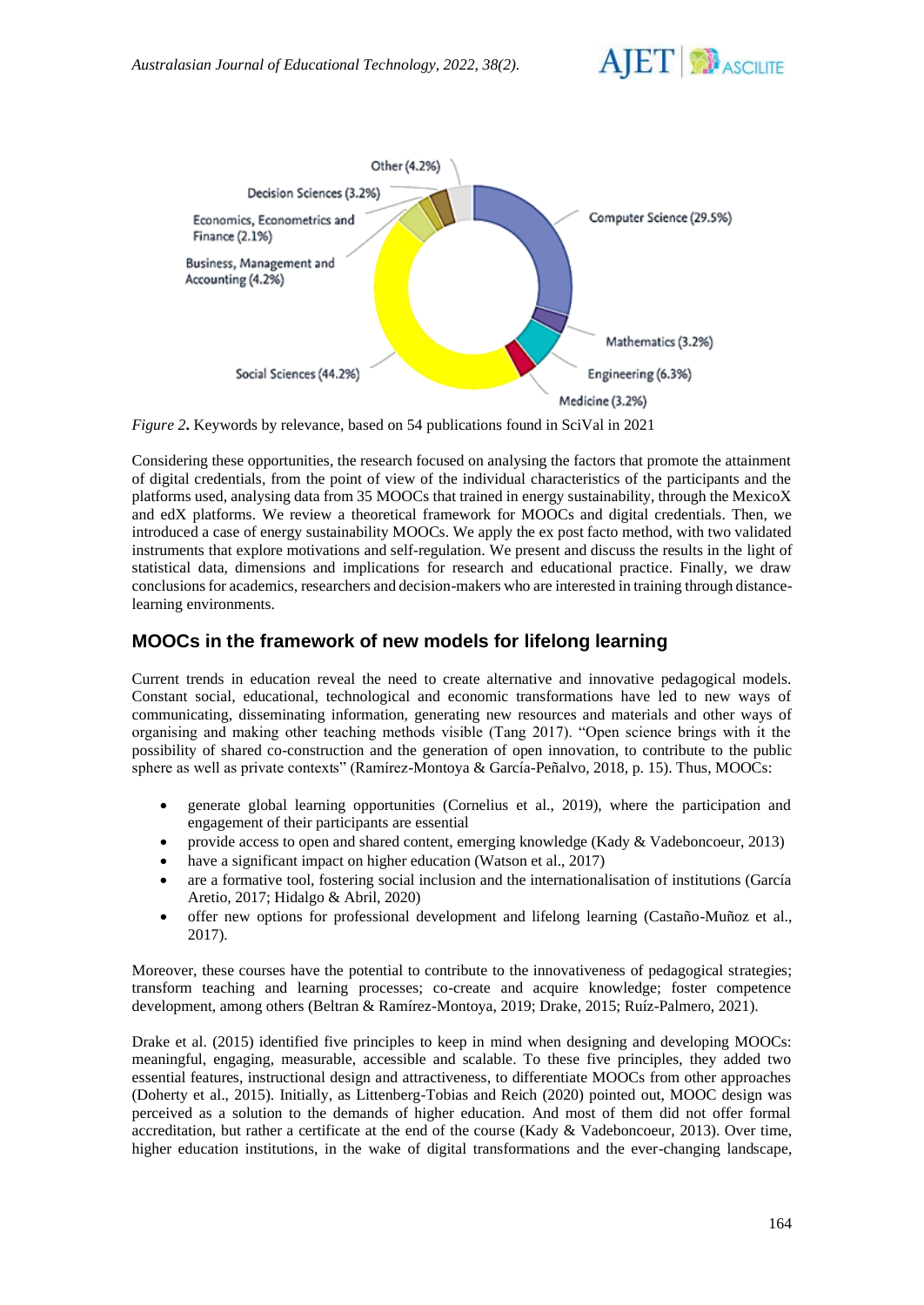

considered new online or blended professional credentials. Subsequent to that approach and as an immediate response, the changes are disruptive and resonate in higher education (Al-Imarah & Shields, 2019). Finally, there is the possibility of generating disruptive innovation in higher education through accredited MOOCs (Caudill, 2017; Zheng et al., 2018).

These new disruptions and innovations through MOOCs not only accredit the acquisition of knowledge but also verify labor and social competencies, from a more participatory and personalised point of view. In this way, a relationship is established between technologies (MOOCs) and the acquisition of competencies (Berestova et al., 2021). Some of the personal skills that MOOCs enhance are self-knowledge (selfawareness and self-evaluation), self-regulation (self-efficacy, innovation, adaptability, self-control) and self-motivation (commitment, achievements). They also favour the acquisition of professional competencies and efficiency, such as adaptability, creativity, responsibility, social intelligence, communication and collaboration, teamwork, proactivity, decision-making, achievement success; and leadership (Bandura, 1997; Cheng, 2020; Ma et al, 2017: Pinho & Soares, 2011; Soonhee, 2002; Stark et al., 2007; Van Knippenberg, 2000; Yi et al., 2006).

# **Digital accreditations in MOOCs**

A person could acquire a series of competences or skills and obtain results not related to holding a degree or professional qualification, but rather through specific courses, for example, MOOCs. These courses allow them to be proactive in the choice of the skills and knowledge they want to validate, defining their own pace (García-Bullé, 2019). This kind of accreditation is known as alternative credentials. There is currently no agreed definition and classification of the concept. Nonetheless, they are based on assessment and in accordance with the efforts invested (Fong et al., 2016).

The use of alternative credentials has been growing in recent years in response to social, economic and political changes. This type of accreditation offers new, more accessible, affordable and effective ways for individuals to demonstrate their knowledge and skills to potential employers (Tecnológico de Monterrey, 2019). Validation and recognition are key elements in the accreditation of acquired competences. Validation is obtained when a person has achieved learning outcomes. It consists of four phases: identification, documentation, assessment and certification. Recognition, on the other hand, implies the accreditation of these learning outcomes by an institution or employer. Both credentialling and recognition are related to the certification of a validation process (Witthaus et al., 2016).

MOOCs generally offer certificates of either participation and/or completion of the course, or those that verify the identity of the learner and the learning outcomes (Kopp & Ebner, 2017). The possibility of obtaining a non-university or alternative credential in exchange for a fee started in 2014. Examples of such programmes are micromasters, nanodegrees and professional certificates. Coursera offers hundreds of courses and specialisations from organisations around the world (Hollands & Kazi, 2019), with alternative credentials. These are programmes designed to train people in specific skills and can be of three types: certificate programmes (less than 2 years by career technical institutions); on-the-job training (corporate training, training and internships offered by companies); and skills-based short courses (specific skills for employment) (Brown & Kurzweil, 2017; Tecnológico de Monterrey, 2019).

The terms of alternative credentials or recognition from MOOC certifications is a topic that requires different approaches. Studies of MOOCs have covered several aspects to study the likelihood of MOOC completion. Recent studies have included the prediction of completion linked to likely English proficiency (Duru et al., 2021); others have reviewed how user engagement correlates with certification rates in courses, regardless of specific content (Wintermute et al., 2021); and others have performed an analysis of the behavioral differences between learners (those who obtain the certificate) and explorers, leading to their different learning outcomes (Liu et al. 2021). Furthermore, other studies have found that the use of innovative strategies such as gamification seems to contribute to increases in user participation as well as in course completion (De Notaris et al. 2021). Şahin (2021) used an adaptive neuro-fuzzy inference system to predict dropout rates in MOOCs. Guerrero et al. (2021) studied MOOC-based intrapreneurial capabilities with a direct role in achieving university outcomes, as well as an indirect role by mediating the positive effect of ordinary university capabilities on university outcomes. These studies have attempted to understand the relationship between participants in MOOCs and the attainment of credentials or credits earned.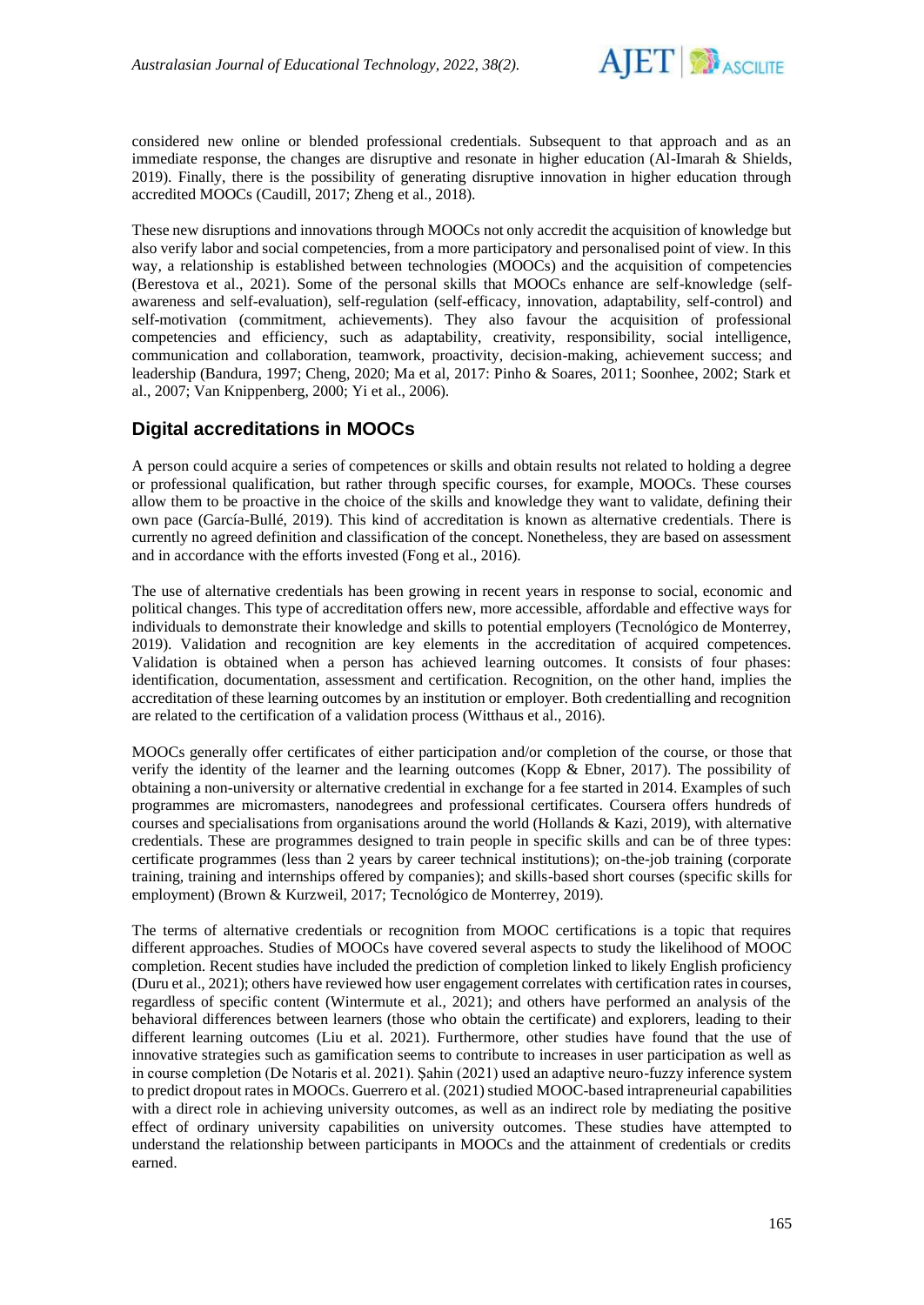

# **MOOC-based training on sustainability**

The Bi-National Laboratory on Smart Sustainable Energy Management and Technology Training was developed in Mexico. It is an initiative from the Energy Ministry, the Science and Technology National Council and Tecnologico de Monterrey, in collaboration with many higher education institutions (public and private, national and international), a platform that generates technology and knowledge around the energy, looking to place Mexico at the level of the most advanced in the fields of training, research and infrastructure (Ramírez-Montoya, 2018). The Bi-National Laboratory contributes to sustainable lifestyle awareness mainly through its open training strategy with its MOOCs (Figure 3), linking:

- industry: Federal Electricity Commission
- government: National Council of Science and Technology and Secretary of Energy of Mexico
- academy:
	- o Mexican institutions: Tecnologico de Monterrey, Tecnológico Nacional de México, National Institute of Electricity and Clean Energies
	- o International institutions: Arizona State University and University of California at Berkeley
- networks: research groups of climate change and educational innovation research, Openergy Network and UNESCO Chairs / ICDE Open Educational Movement for Latin America
- general public: more than 200,000 participants from more than 50 countries.



*Figure 3.* Suggested sequence for taking the courses (Ramírez-Montoya, 2018, p.17)

A total of 35 MOOCs were made available in 2018 to the public through the edX (Figure 4) and MexicoX, where training was geared towards sustainability. For example, through the Energy Saving MOOC, the students were able to examine energy use in the residential, industrial and transport sectors in Mexico, identify how efficient energy is used, learn about energy saving and success stories and propose an energysaving strategy in the participant's immediate context. The Bi-National Laboratory contributes to educational innovation through the integration of new resources and strategies (biometrics, gamification, challenges, virtual and remote laboratories and open educational resources) in MOOCs (Figure 4).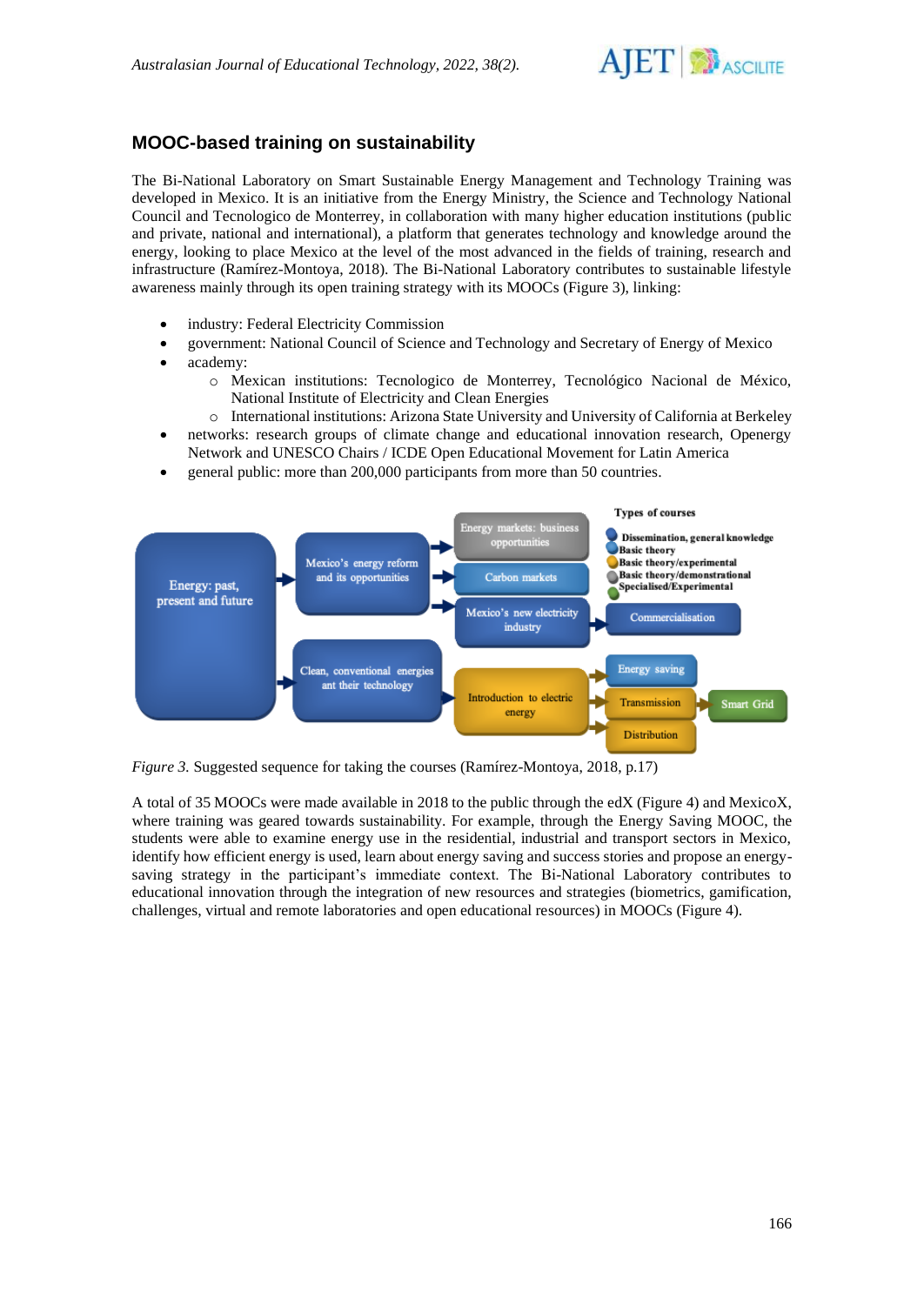



*Figure 4*. Digital accreditation in MOOC-based training on sustainability (Ramírez-Montoya, 2018, p. 17)

The Bi-National Laboratory is distinguished by introducing a positive cultural change mainly through training and the mass dissemination of knowledge. Human talent specialised in energy sustainability was developed with five post-doctoral students, 30 PhD students, 118 from the Master of Science in Energy Management and its Renewable Sources, 33 from the Master of Science with a specialty in Energy Engineering, 68 students from the Specialty in Energy Management, 17,776 certifications were granted in energy sustainability and 10,705 certificates of labour competence for employees of the Federal Electricity Commission of the Mexican Government (Figure 5). The production of knowledge has been disseminated through more than 84 articles in journals, 30 in Quartile 1 and Quartile 2 journals and 74 in national and international congresses, four books and four patents (Ramírez-Montoya, 2018).



*Figure 5.* Promotion of MOOCs on edX platform (Ramírez-Montoya, 2019, p. 6)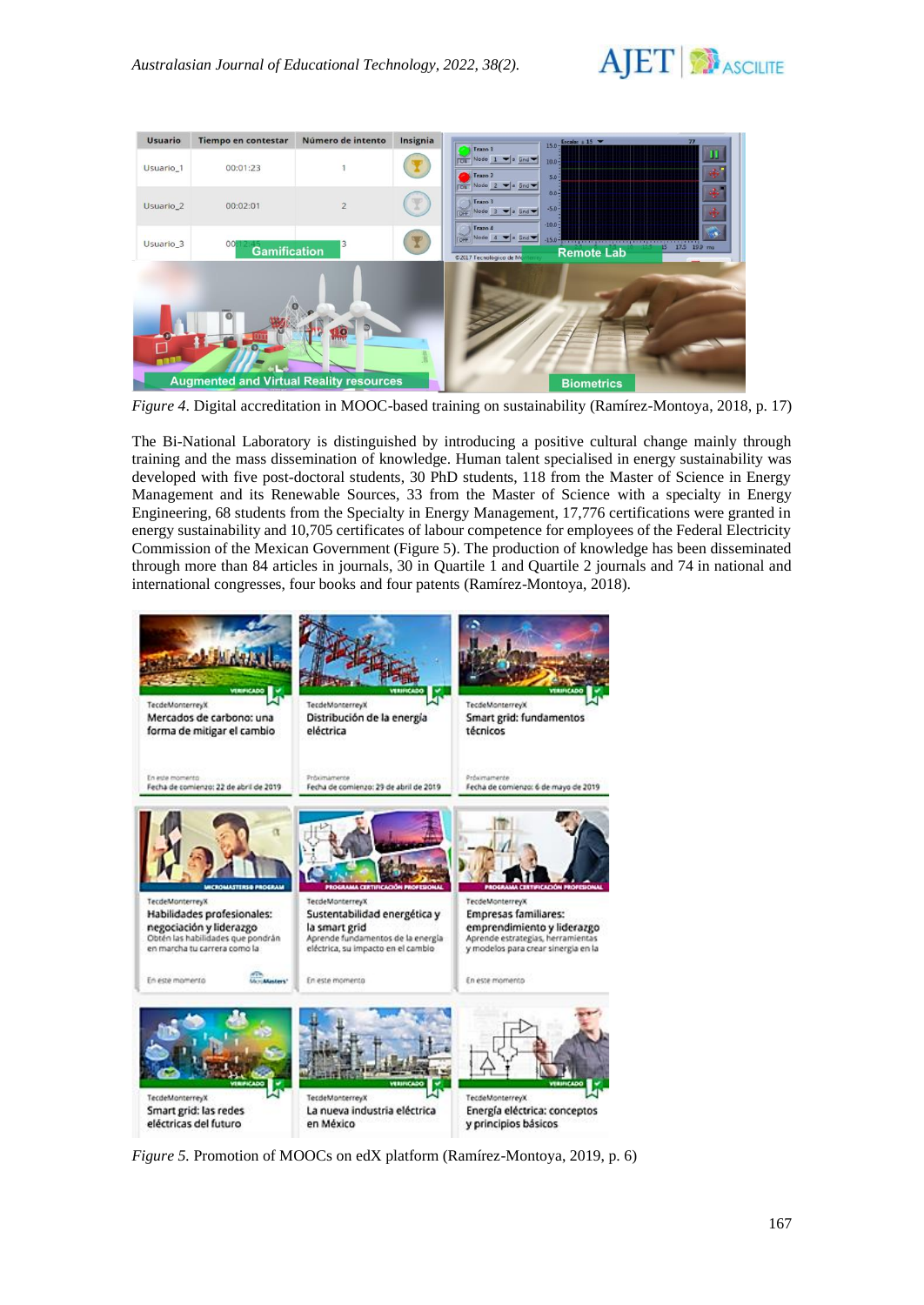

# **Method**

We used the ex post facto method, where we compared 35 MOOC courses on two platforms, with regard to the motivations and self-regulation of participants who received certifications. As seen in Beltrán and Ramírez-Montoya (2019), testing learners completing MOOCs has become a common strategy to assess participants' performance and, in addition, motivation, as it is an important element for participants' selfregulated learning. However, the factors that support motivation to achieve learners' goals is a topic yet to be explored.

## **Participants**

For the pilot study, a total of 1315 participants in the MOOC titled Energy reform and its opportunities, offered by Tecnologico de Monterrey in 2017, were used as a sample. A total of 3,971 useful responses were gathered from participants in the 35 MOOCs for the main study.

Figure 6 shows the demographic characteristics of the participants: gender, educational level and occupation. The results were obtained from the registration questionnaires used.





## **Measures**

We used a combination of instruments to get a sense of the nature of the participants in every course in order to get more valuable results. The first instrument was validated through experts and piloting (Valdivia et al., 2018), consisting of four sections: The first section related to the demographics of the participant, including educational level, age, gender and discipline of study and/or work. The second section has 5 point Likert scales to measure the participant's intentions and motivation in the course. The third section included questions, also in a Likert scale, to capture their perceptions as to what degree they possessed the required previous knowledge to take the course. The fourth section related to their disposition to interact with and evaluate their team members. The second instrument was intended to measure their self-regulation strategies and their motivation for self-directed study (Guajardo-Leal et al., 2019).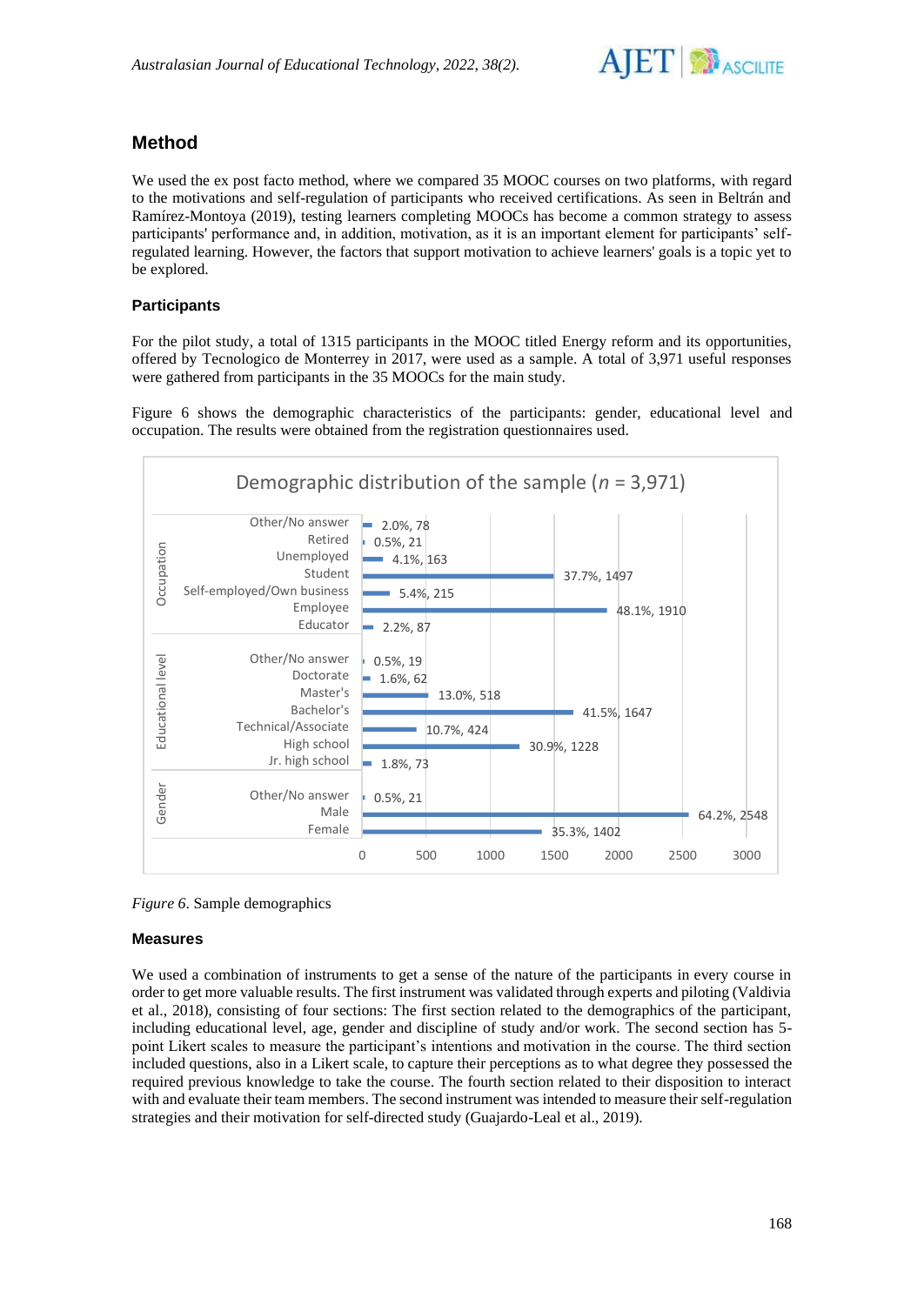

A total of 35 items were obtained from combining the applicable parts of the two above-mentioned instruments and used for our own adapted instrument, without considering the demographics. The instruments were applied online in every course.

#### **Procedure**

A factor analysis was performed to verify the number of constructs at play. The Varimax method was used to obtain an orthogonal rotation, forcing the factors to be uncorrelated, thus aiding in their interpretation. The rotated component matrix is shown in Table 1.

Table 1 *Rotated component matrix*

| Ítems                   |              | <b>Components</b> |                |                |                |            |  |
|-------------------------|--------------|-------------------|----------------|----------------|----------------|------------|--|
|                         | $\mathbf{1}$ | $\overline{2}$    | $\overline{3}$ | $\overline{4}$ | $\overline{5}$ | $\sqrt{6}$ |  |
| $\mathbf{1}$            |              |                   | 0.691          |                |                |            |  |
| $\overline{c}$          |              |                   | 0.806          |                |                |            |  |
| $\overline{\mathbf{3}}$ |              |                   | 0.785          |                |                |            |  |
| $\overline{4}$          |              |                   | 0.658          |                |                |            |  |
| 5                       |              |                   | 0.722          |                |                |            |  |
| $\boldsymbol{6}$        |              | 0.490             | 0.413          |                |                |            |  |
| $\sqrt{ }$              |              | 0.691             |                |                |                |            |  |
| $\,$ 8 $\,$             |              | 0.811             |                |                |                |            |  |
| 9                       |              | 0.834             |                |                |                |            |  |
| 10                      |              | 0.757             |                |                |                |            |  |
| 11                      |              | 0.676             |                |                |                |            |  |
| 12                      |              |                   |                | 0.673          |                |            |  |
| 13                      |              |                   |                | 0.761          |                |            |  |
| 14                      |              |                   |                | 0.789          |                |            |  |
| 15                      |              |                   |                | 0.747          |                |            |  |
| 16                      |              |                   |                | 0.702          |                |            |  |
| 17                      |              |                   |                |                | 0.769          |            |  |
| 18                      |              |                   |                |                | 0.753          |            |  |
| 19                      |              |                   |                |                | 0.763          |            |  |
| 20                      |              |                   |                |                | 0.775          |            |  |
| 21                      |              |                   |                |                |                | 0.673      |  |
| 22                      |              |                   |                |                |                | 0.506      |  |
| 23                      |              |                   |                |                |                | 0.681      |  |
| 24                      |              |                   |                |                |                | 0.614      |  |
| $25\,$                  |              |                   |                |                |                | 0.424      |  |
| 26                      | 0.582        |                   |                |                |                |            |  |
| $27\,$                  | 0.483        |                   |                |                |                |            |  |
| 28                      | 0.555        |                   |                |                |                |            |  |
| 29                      | 0.574        |                   |                |                |                |            |  |
| 30                      | 0.561        |                   |                |                |                |            |  |
| 31                      | 0.628        |                   |                |                |                |            |  |
| 32                      | 0.524        |                   |                |                |                |            |  |
| 33                      | 0.483        |                   |                |                |                | 0.433      |  |
| 34                      | 0.604        |                   |                |                |                |            |  |
| 35                      | 0.603        |                   |                |                |                |            |  |

*Note.* Extraction method: principal components analysis. Rotation method: Varimax with Kaiser normalisation. The rotation has converged in 6 iterations.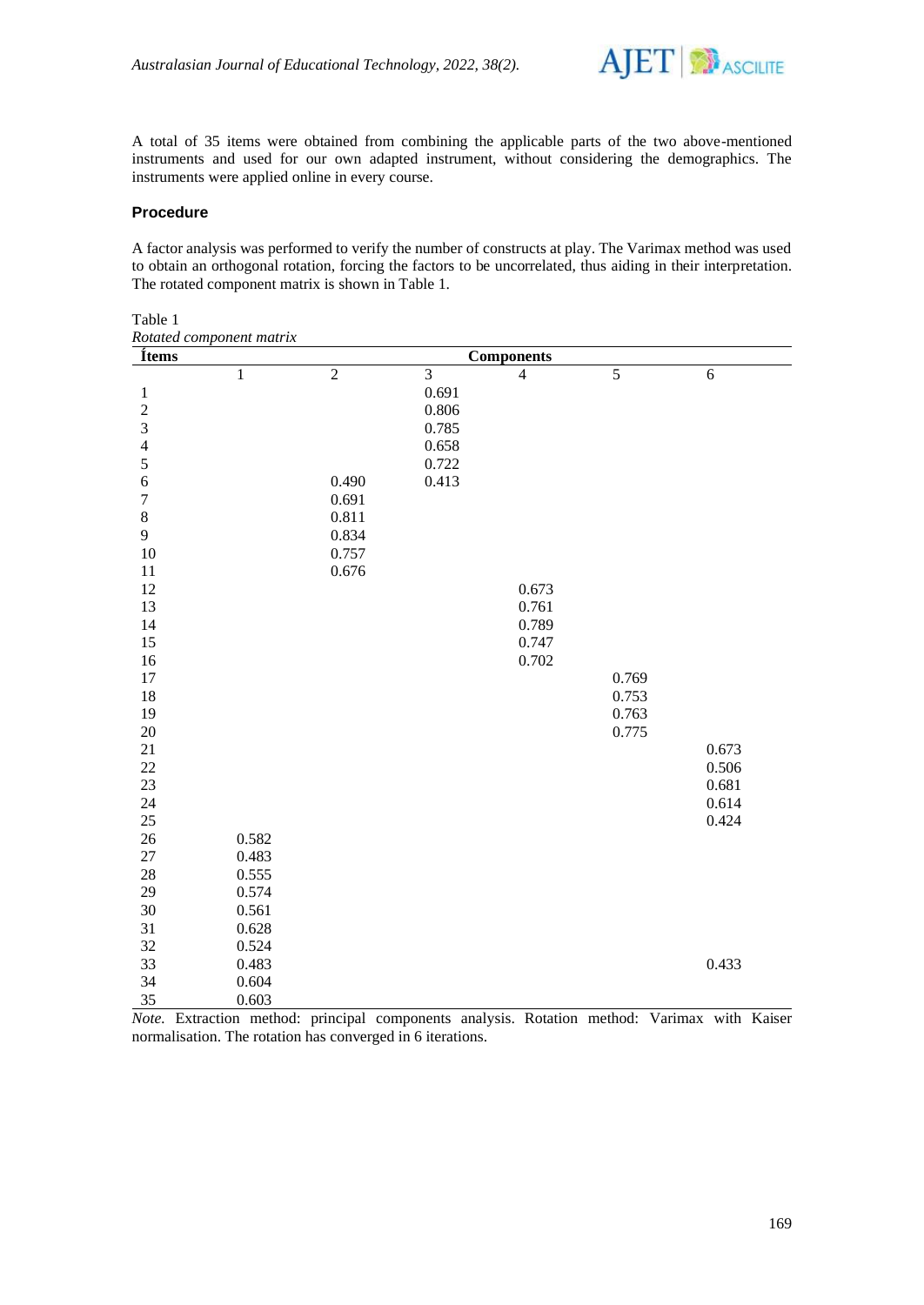

The solution obtained in the dimension reduction process revealed the existence of six factors. Analysing the meaning of the questions, the following constructs were derived, ordered from left to right in the matrix:

- Component 1: Performance strategic thinking: the level of persistence to be systematically competitive and perform well on the course
- Component 2: Self-efficacy: the degree to which a person believes that they are capable of successfully finishing the course
- Component 3: Perceived usefulness: the degree to which a person identifies the potential use and benefit to be obtained from the MOOC
- Component 4: Knowledge domain and expertise: the perception of the participant about their level of required knowledge and expertise for the course
- Component 5: Group work disposition: the subject's willingness to work with others on a continuous basis
- Component 6: Achievement drive: the degree to which a person is driven to make the necessary effort to attain a goal.

The reliability of the scales was then tested with Cronbach's alpha scores for each factor. The results can be seen in Table 2.

Table 2 *Reliability analysis scores (Cronbach's alpha)*

| <b>Construct</b>               | Number of items | Cronbach's alpha |
|--------------------------------|-----------------|------------------|
| Performance strategic thinking | 10              | 0.802            |
| Self-efficacy                  |                 | 0.884            |
| Perceived usefulness           |                 | 0.851            |
| Knowledge domain & expertise   |                 | 0.837            |
| Group work disposition         |                 | 0.868            |
| Achievement drive              |                 | 0.707            |

Note: From the results in the table above, it can be observed that all scores are indicators of good reliability. The lower value, 0.707 for achievement drive, is considered quite acceptable since it is a common rule to accept any scores over 0.6.

This work took care of ethical issues relevant to the research, aided by obtaining the corresponding approvals under which the data were collected and reported. In the application of the instruments, participants were informed that their data would be treated with confidentiality and in compliance with the applicable information privacy legislation. They were also informed that their responses were to be used for research and publication purposes only. Smith (1990) mentions that the methodological aspects are as important as the epistemological and ethical care of the information. Hence, in this study we tried to count on the informed participation of the participants, confidentiality and respect for the data provided through objective management.

# **Results**

The level of credentialisation is a function of at least three factors: individual characteristics, course characteristics and platform characteristics. In the following, we will focus on individuals and platforms.

For the individual characteristics, Figure 7 shows the scores that the respondents obtained for each factor by gender. These scores were obtained from the 3,965 respondents of the survey, once the incomplete answers were dropped from the sample. It can be seen that most scores are quite high, partly suggesting the reason for terminal efficiency success. Some scores stand out, such as the drive for achievement, the selfefficacy and the perceived potential usefulness. The lower scores are for knowledge domain and expertise and for performance strategic thinking. It is apparent that women have slightly lower scores than men for all factors, with the exception of performance strategic thinking.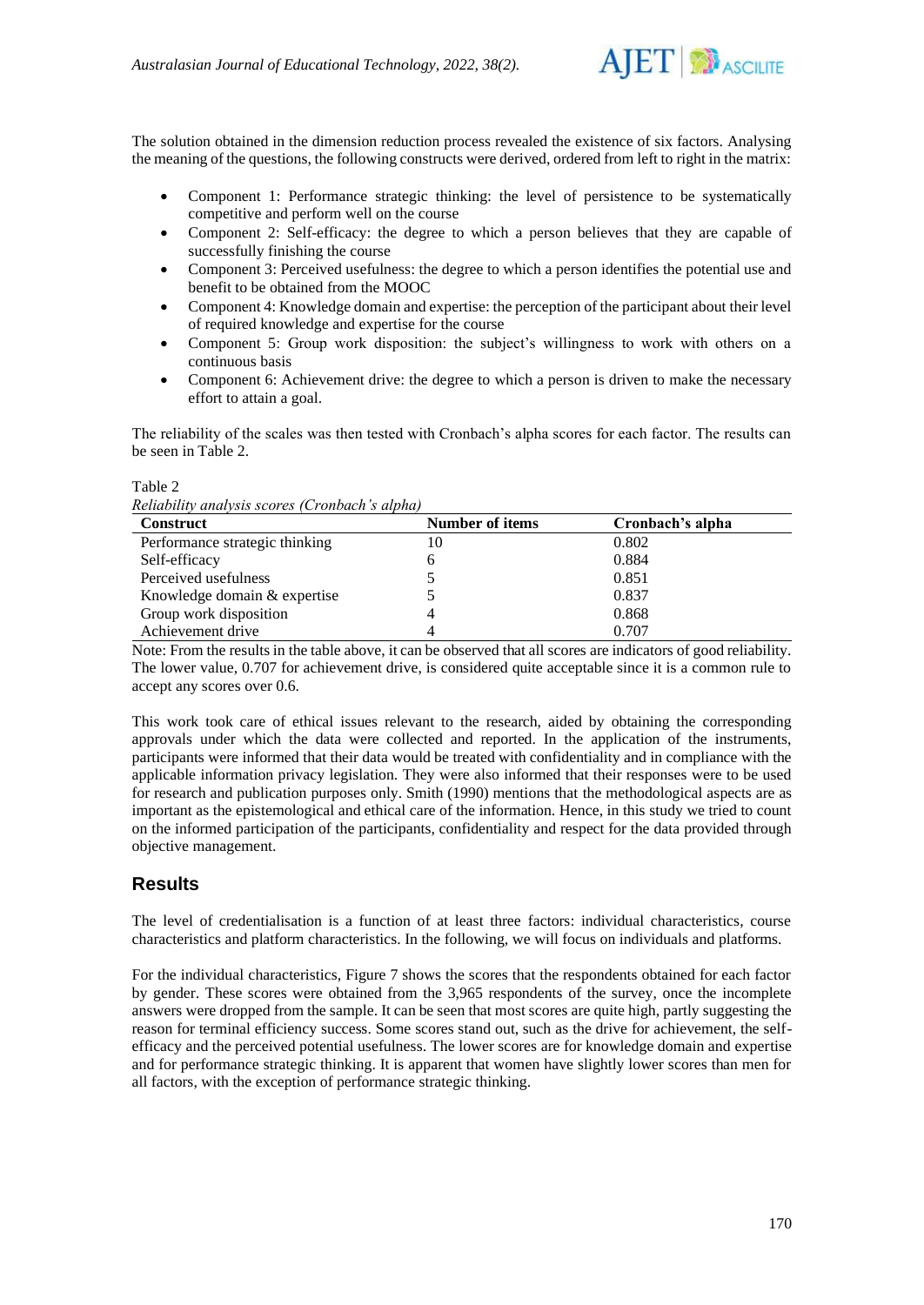



*Figure 7*. Individual factors scores by gender

The significance of the differences in means between genders for each factor is shown in Table 3.

| Table 3                                       |  |  |
|-----------------------------------------------|--|--|
| Differences in means of the factors by gender |  |  |

|                       |                           | Levene test of<br>equal variances |          | <i>t</i> test for equal means |          |             |
|-----------------------|---------------------------|-----------------------------------|----------|-------------------------------|----------|-------------|
|                       |                           | F                                 | Sig.     |                               | Degrees  | Sig.        |
|                       |                           |                                   |          |                               | of       | (bilateral) |
|                       |                           |                                   |          |                               | freedom  |             |
| Perceived usefulness  | Equal variances assumed   | 0.226                             | 0.634    | $-3.041$                      | 3948     | 0.002       |
|                       | Unequal variances assumed |                                   |          | $-3.033$                      | 2862.152 | 0.002       |
| Self-efficacy         | Equal variances assumed   | 22.487                            | $\Omega$ | $-4.759$                      | 3948     | 0.000       |
|                       | Unequal variances assumed |                                   |          | $-4.697$                      | 2777.445 | 0.000       |
| Knowledge domain      | Equal variances assumed   | 8.652                             | 0.003    | $-12.988$                     | 3248     | 0.000       |
| and expertise         | Unequal variances assumed |                                   |          | $-13.163$                     | 2993.959 | 0.000       |
| Group work            | Equal variances assumed   | 2.219                             | 0.136    | $-6.776$                      | 3947     | 0.000       |
| disposition           | Unequal variances assumed |                                   |          | $-6.759$                      | 2865.069 | 0.000       |
| Achievement drive     | Equal variances assumed   | 4.99                              | 0.026    | $-2.91$                       | 3948     | 0.004       |
|                       | Unequal variances assumed |                                   |          | $-2.867$                      | 2763.354 | 0.004       |
| Performance strategic | Equal variances assumed   | 0.654                             | 0.419    | 0.68                          | 3948     | 0.496       |
| thinking              | Unequal variances assumed |                                   |          | 0.0676                        | 2832.426 | 0.499       |

It is important to clarify that, although not included in Table 3, all means but the one for performance strategic thinking are higher in value for the male group. As it can be seen, there are very highly significant differences for self-efficacy, knowledge domain and expertise and group work disposition. These findings are quite interesting but difficult to explain. There is a possibility that, since the courses are oriented to energy and this can be considered a male-dominated area, women may feel less confident on their ability to succeed and recognise the need to make a larger effort. On the other hand, it is quite surprising to see that males are more prone to work in teams, since this is questionably considered, in common culture, a female trait, given that all-male groups have been observed to underperform (Takeda & Homberg, 2014). Differences for perceived usefulness and achievement drive are only significant at  $p < 0.05$ . However, given the very large size of the sample, there is no justification for relaxing the significance level; hence, there is a need to be cautious about the possibility of having false positives. Finally, performance strategic thinking is clearly not significant.

Figure 8 shows the scores for individual characteristics as well, but this time the analysis is done based on the level of studies of the participants. For most cases, there is a clear correlation between the scores and the level of studies. Once again, knowledge domain and expertise, and performance strategic thinking seem to score lower in general than the other factors. There are some nuances that are worth noticing.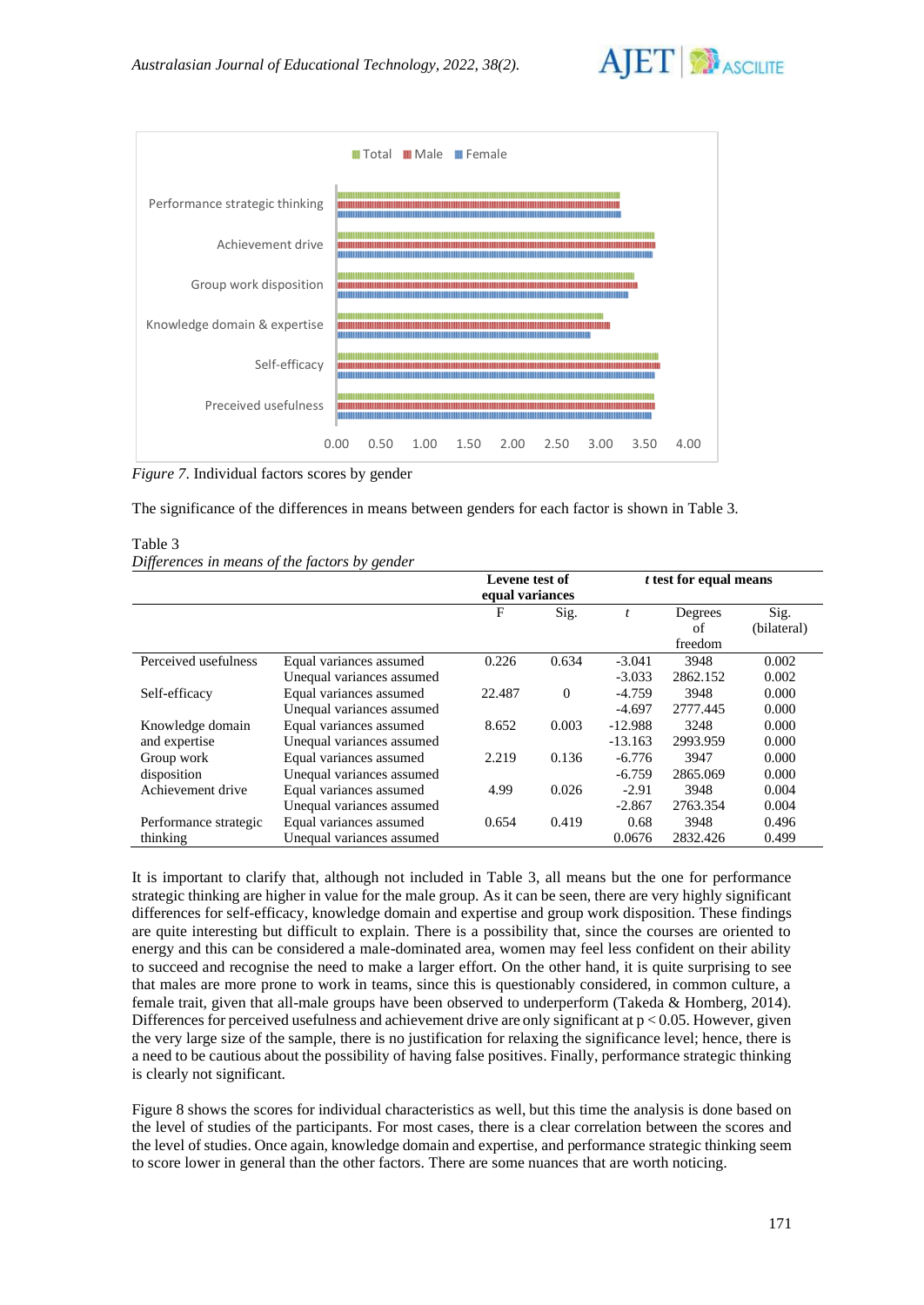



*Figure 8*. Individual characteristics by level of education

First, the potential benefit seems to be perceived higher by participants with a technical career or with a bachelor's degree. It may be the case that current college students are not still fully aware of the full value of the course contents, and people who have gone to graduate school are already well established in their field; thus, they do not find that the MOOC provides an opportunity to enhance or change career. This may play as a significant factor to consider when designing a MOOC, so that the expectations for profiting from the course can be highlighted, therefore fostering interest and performance. Another interesting aspect is that participants with a doctoral degree are surprisingly lower in self-efficacy scores than those with only a master's degree. Also, doctoral degree holders have a lower disposition to work in groups than their master's counterparts.

The results highlight the relevance of the potential benefit perceived by students. While it is true that, by registering to the course, anyone seeks a personal benefit and recognises the achievement of completing the MOOC, this benefit is not always fully recognised by all students, especially when it is mandatory to register. The feeling of benefit acquires a much larger impact with students who have a greater preparation or who are motivated by their workplace. When the organisation asks its employees to take this type of course, it has an intrinsic benefit that the company itself will give to the student, either by obtaining a greater curricular value or because it is directly related to some recognition developed by the company (whether voluntary or not). From the job point of view, MOOCs provide benefits to people who complete them, offering them the ease and opportunity to acquire new knowledge or complement traditional education, as well as build knowledge through learning communities, strengthen their competencies and professional skills. Whether or not companies encourage the use of MOOCs to reinforce knowledge or develop skills necessary for a job position, they recognise the advantages of their use as a training medium.

To better understand the significance of the differences, an analysis of variance (ANOVA) was undertaken to detect significant differences in means for more than two groups. The results are shown in Table 4.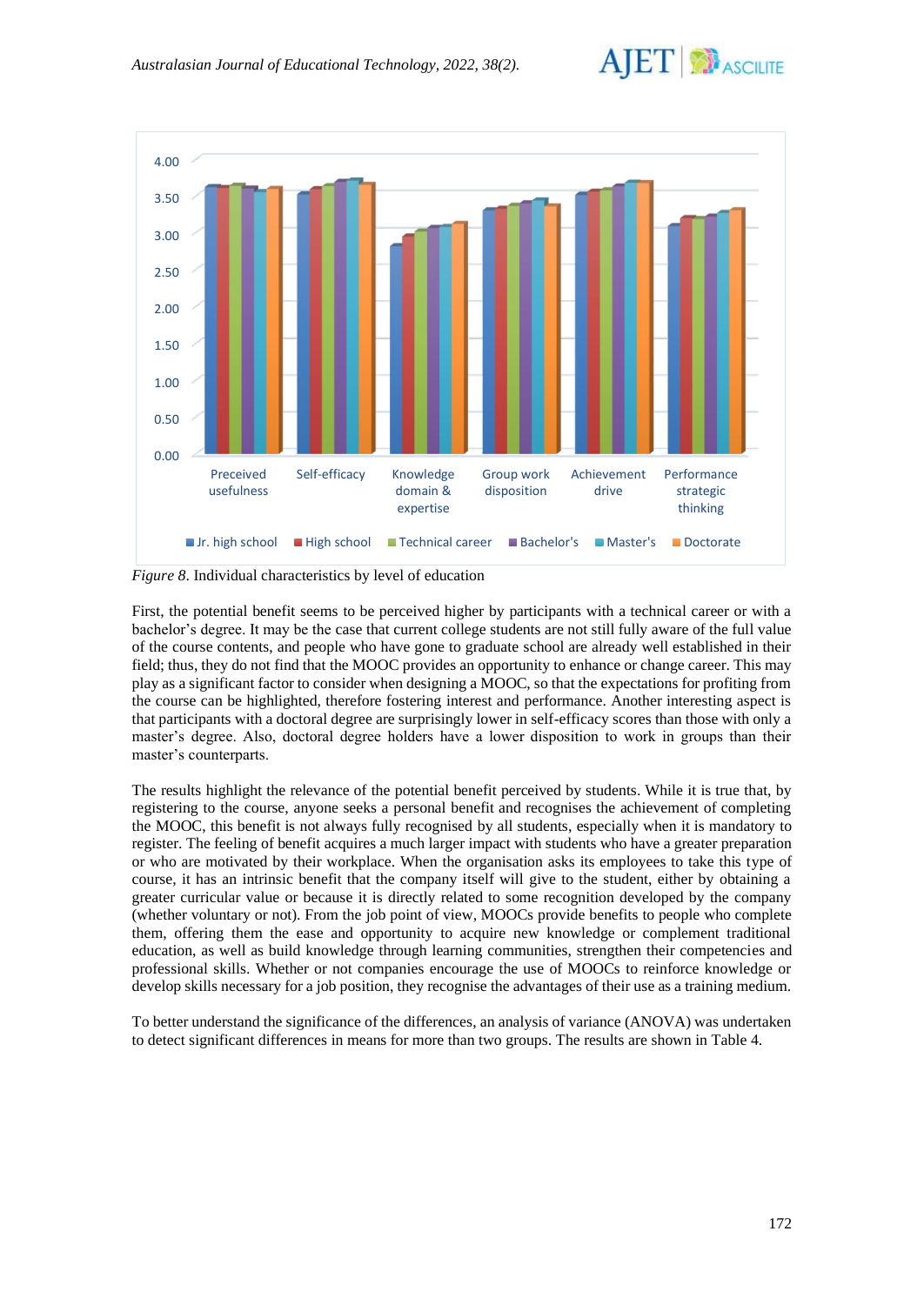

| Factor                 | <b>Observation</b> | Sum of   | df   | <b>Ouadratic</b> |        |      |
|------------------------|--------------------|----------|------|------------------|--------|------|
|                        |                    | squares  |      | mean             | F      | Sig. |
| Perceived usefulness   | Between groups     | 2.089    | 6    | .348             | 2.032  | .058 |
|                        | Within groups      | 668.106  | 3899 | .171             |        |      |
|                        | Total              | 670.195  | 3905 |                  |        |      |
| Self-efficacy          | Between groups     | 11.587   | 6    | 1.931            | 12.741 | .000 |
|                        | Within groups      | 591.003  | 3899 | .152             |        |      |
|                        | Total              | 602.590  | 3905 |                  |        |      |
| Knowledge domain and   | Between groups     | 16.545   | 6    | 2,757            | 10.065 | .000 |
| expertise              | Within groups      | 1068.147 | 3899 | .274             |        |      |
|                        | Total              | 1084.692 | 3905 |                  |        |      |
| Group work disposition | Between groups     | 7.839    | 6    | 1.306            | 5.599  | .000 |
|                        | Within groups      | 909.511  | 3899 | .233             |        |      |
|                        | Total              | 917.350  | 3905 |                  |        |      |
| Achievement drive      | Between groups     | 8.951    | 6    | 1.492            | 9.364  | .000 |
|                        | Within groups      | 621.210  | 3899 | .159             |        |      |
|                        | Total              | 630.161  | 3905 |                  |        |      |
| Performance strategic  | Between groups     | 4.007    | 6    | .668             | 3.325  | .003 |
| thinking               | Within groups      | 783.237  | 3899 | .201             |        |      |
|                        | Total              | 787.245  | 3905 |                  |        |      |

#### Table 4 *Analysis of variance to determine differences in means for each factor by level of education* ANOVA

From Table 4, it can be seen that the differences in means among the level of education groups are highly supported for all but perceived usefulness (no significance) and performance strategic thinking (mildly supported). Thus, the discussion on how individuals may perceive a different benefit depending on the stage of their career cannot be declared a fact, but is worth deeper exploration.

One big limitation found was triggered by the nature of the sample itself. Validating a causal model to predict credentialisation success would have been ideal. Unfortunately, nothing was found, very likely due to a lack of size effect. This may be leading to a false negative or type II error. Most participants in the sample have close enough scores to prevent enough explanatory variation. This is one of the possible reasons for having a higher certification rate than in most common MOOCs. It would certainly be worth exploring this phenomenon further.

Regarding platform differences, Figure 9 shows the total number of students registered in one of the different MOOCs for both platforms, as well as the number of people who passed and the percentage of terminal efficiency.



*Figure 9.* Participants by platform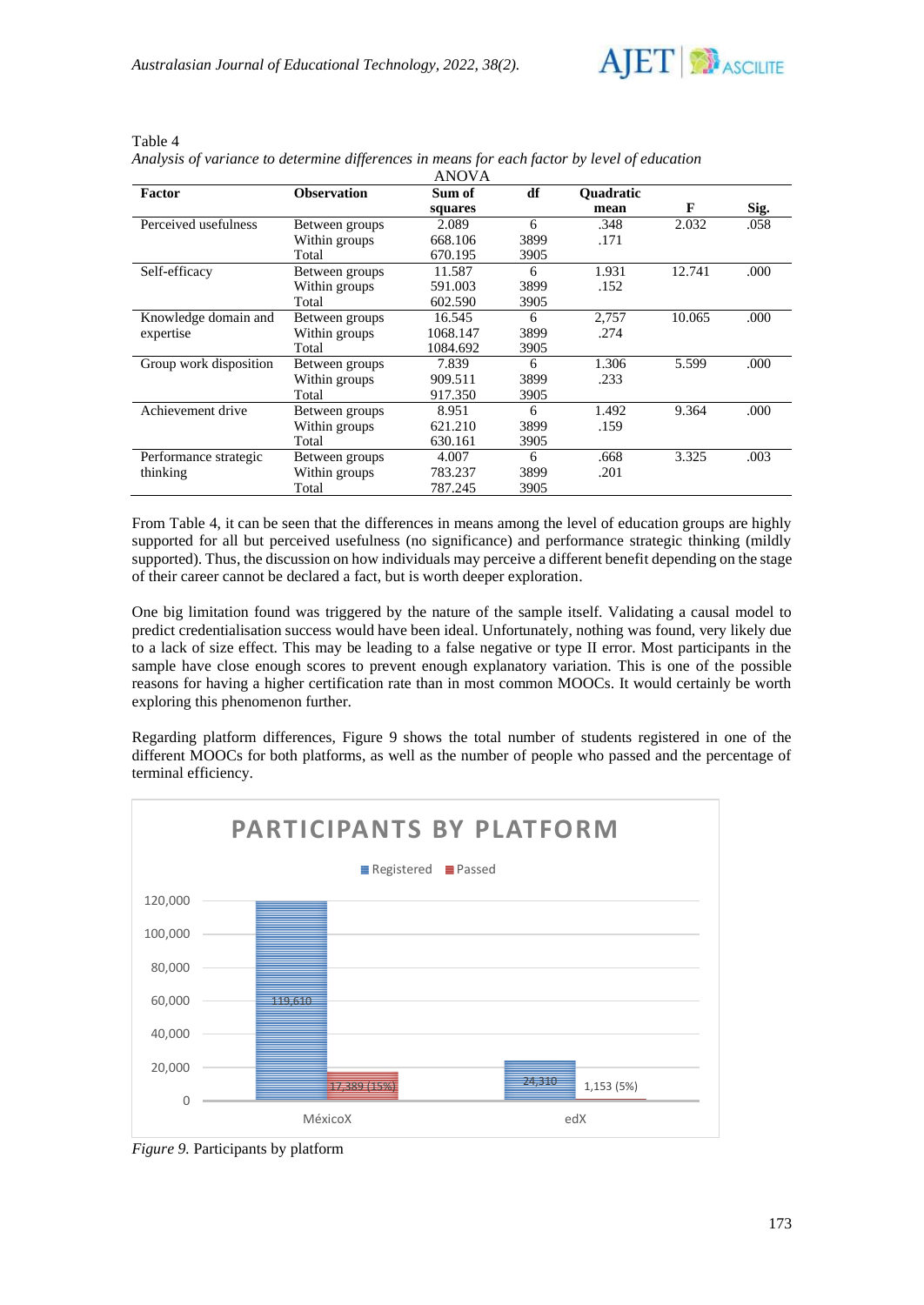

The differences are statistically significant. A t test procedure was undertaken to determine the differences in terminal efficiency for those students registered in the MexicoX platform and those in edX. The result is higher than the corresponding one for the edX participants, although the courses were the same. According to these results, this test is deemed optimal since the comparison is only between two groups. Table 5 shows the results of the t test analysis performed with SPSS version 23. It is clearly significant with a p value < 0.000. This result was the same regardless of having equal variances or not.

#### Table 5

*Differences in mean terminal efficiency between platforms*

| <b>Platform</b> | Mean terminal efficiency | <b>Standard deviation</b> | <b>Bilateral significance</b> |
|-----------------|--------------------------|---------------------------|-------------------------------|
| MexicoX         | 14.963                   | 3.5462                    | 0.000                         |
| edX             | 6.875                    | 2.0310                    |                               |

This can be explained by the difference in institutional character of each platform. edX started in 2012 as an open MIT course where more than 155,000 students from 162 countries enrolled. In 2013, the Open edX platform was launched as open software, and in 2014 the Research Data Exchange was established, to advance the science of learning. In 2017, MicroMasters® programmes were launched and in 2020 edX launched MicroBachelors® programmes. In Mexico, the Mexican Ministry of Public Education through Televisión Educativa signed a collaboration agreement as a partner with edX, offering new audiovisual education alternatives aimed at solving educational backwardness, especially in rural areas, through the EDUSAT Network (Gobierno de México, n.d.).

On the other hand, MexicoX is a platform for MOOCs of the Ministry of Public Education, through the General Directorate of Educational Television. It began in 2015 and currently has solid results and has generated one of the most important digital learning communities in the country, having more than 2.6 million users enrolled in MexicoX courses. According to its website [\(https://www.mexicox.gob.mx/\)](https://www.mexicox.gob.mx/), more than 700,000 certificates of participation have been delivered to users who have successfully completed the courses.

So, while edX is a regular open platform, where anybody can register for a MOOC, driven exclusively by their interest in acquiring new knowledge, this interest can be focused only in one part of the course, not necessarily on the whole content. Additionally, there is no other incentive for finishing the course, other than personal satisfaction. MexicoX, on the other hand, regardless of also being an open platform where anybody can participate, it is an institutional platform, promoted by the federal government. Furthermore, obtaining a certificate in the MexicoX platform is free of charge, whereas there is a cost involved in the EdX platform. These differences are likely influencing factors, considering the fact that both courses and students' characteristics are somewhat constant across platforms. The terminal efficiency in edX is within the normal range of success ratio for MOOCs, that is, between 4% and 6%, clearly indicating that the level of institutionalisation of a platform is of significant importance.

# **Discussion**

The results indicate that MOOCs enhance the acquisition of six individual factors: perceived usefulness, self-efficacy, knowledge domain and expertise, group work disposition, achievement drive, and performance strategic thinking.

Predominant individual factors that influence the accreditation success were found to be perceived usefulness, self-efficacy and achievement drive. By comparing the results in Figures 7 and 8, they seem to matter more than previous knowledge and expertise, disposition to work in groups and strategic thinking for performance. This is aligned with Bandura's (1997) self-efficacy, but it is somewhat in contraposition with Stark et al. (2007), who emphasised the relevance of relating personal characteristics to the ability to work in a team. Thus, it is very important for an individual to believe the course will add some value to their career and trust in their capacity to complete it successfully, accompanied by the right motivation to attain that goal.

Surprisingly, performance strategic thinking, though important, does not stand out as one of the most important factors. The results in Figures 7 and 8 show a smaller size of the scores of this factor when compared both between genders and among educational levels. This partly contradicts the study of Van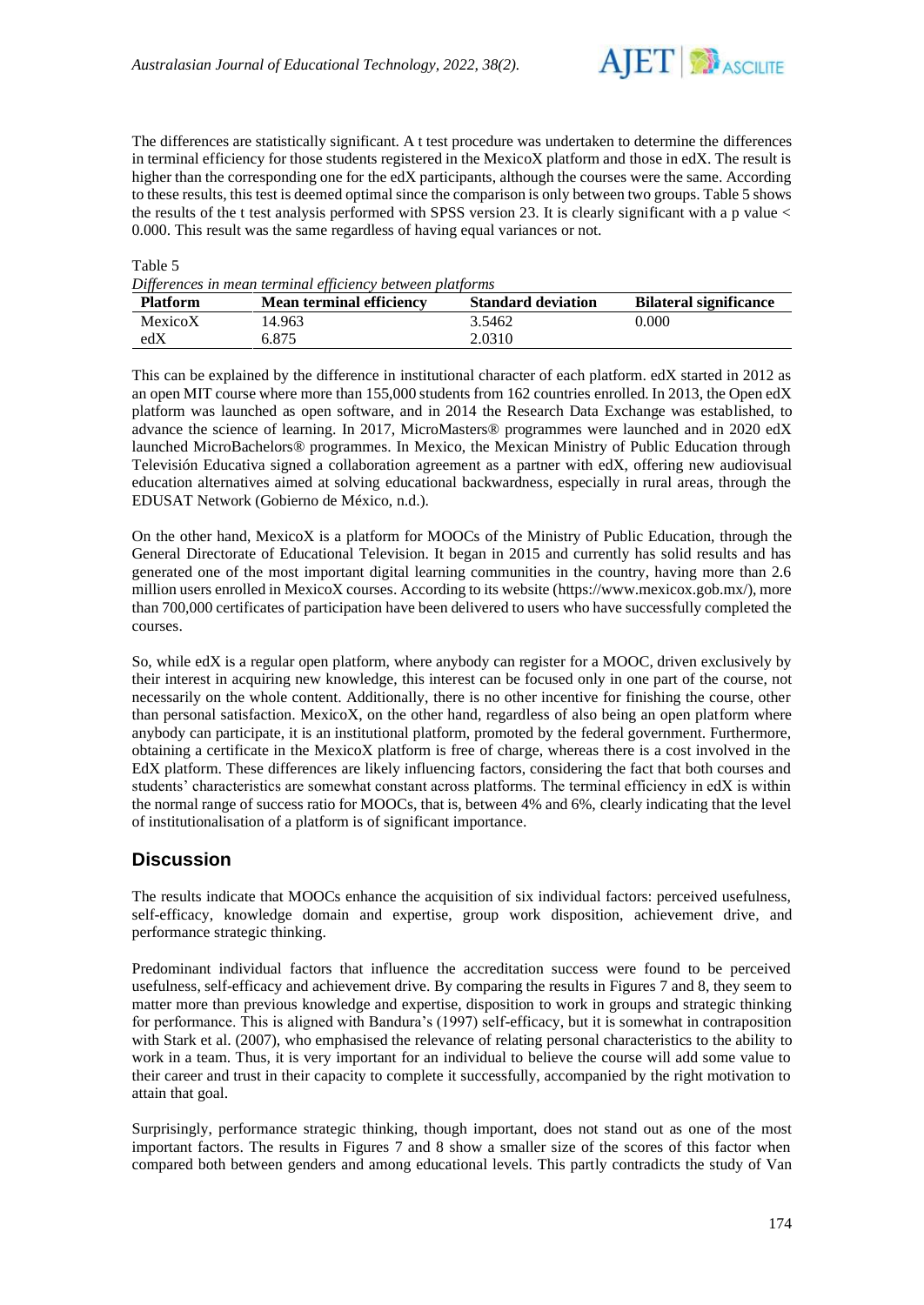

Knippenberg (2000), who pointed out that motivation and performance strategic thinking are key elements in this process. This leads us to believe that work habits are important, but not as decisive for success as those related to self-regulation and self-motivation.

The factors perceived usefulness, self-efficacy, knowledge domain and expertise, group work disposition, achievement drive, and strategic performance thinking are success factors that lead to ensuring terminal efficiency. They should be considered as such, provided that they are pre-existing conditions in groups of students who are likely to succeed, as shown by the high values displayed in Figures 7 and 8. In a different approach, previous research treat all individual factors as characteristics that MOOCs help develop (Berestova et al, 2021; Castaño-Muñoz, 2017; Cheng, 2020; Ma et al., 2017). It is therefore apparent that a virtuous cycle may exist between all individual factors and MOOC practice. Thus, the likelihood of success is reinforced by the factors, and the factors, in turn, are enhanced by the MOOC experience in every round.

Another important and relevant success factor is provided by the level of institutionalisation of the delivery platform. The analysis of differences in means between the MexicoX and the edX platforms makes this evident, since there is a statistically significant greater degree of accreditation for the MexicoX platform, and all other factors related to course and individual characteristics are the same in both cases. It is likely that the more institutionalised a platform is, the greater the level of engagement by the participants, proving to be valuable for success, as mentioned by Drake et al. (2015). This characteristic has relevance for the design of training programs that are based on MOOCs, so that the reach of accreditation rates increases considerably.

Among the factors that positively influence participants' terminal efficiency in a MOOC is the benefit it will bring to their training or professional performance. This data is reflected in Figure 8, which shows a clear correlation between the scores and the level of studies, where the potential benefit seems to be perceived more highly by participants who have a higher level of education or who are motivated by their workplace. This finding agrees with those of Romero-Rodriguez, Ramírez-Montoya, and Valenzuela (2020), who analysed expectancy value and achievement goals as decisive factors for the higher engagement of MOOC participants; also, in the acquisition of competencies (Berestova et al., 2021). A key aspect of MOOC design in attracting and retaining participants lies in making very clear the learning benefits participants will have through these experiences.

Digital certifications in MOOCs motivate participants to successfully finish their courses, and this can be capitalised for educational practices and research on educational innovation. Figure 5 illustrates digital accreditation in sustainability MOOC-based training, where accreditations spanned course certifications, specialties and badges. Furthermore, Table 5 shows the terminal efficiency of participants of the MexicoX platform as 14.96% (where there was no cost for the digital credential) and edX with 6.87% (where there was a cost for the digital credential). This is in contrast to MOOCs with terminal efficiency between 4.3% (Coffrin et al., 2014) and 6.5% (Jordan, 2014). Badges, diplomas and certificates, as alternative credentials to be obtained through platforms, represent opportunities for practical implications and research to locate good practices that lead to strengthening this training modality.

# **Conclusions**

The findings of this study offer practical implications for competence development, the implementation of emerging technologies and learning innovation through alternative digital credentials via MOOCs. As can be seen, digital accreditations in MOOC-based training, as elements of sustainability, identify six factors that influence terminal efficiency: perceived usefulness, self-efficacy, knowledge domain and expertise, group work disposition, achievement drive, and performance strategic thinking.

The credentialisation efficiency of MOOCs remains a diverse and controversial scenario; we know that completion rates are often low, as stated by Jordan (2014), and it is necessary to identify features and characteristics that allow understanding this process further. Our study may prove to be relevant because the completion of the energy sustainability course, for the Bi-National Laboratory, yielded valuable information suitable for analysis. The MOOC courses that shaped this project established different challenges for the participants, and it is thanks to this experience and their contributions that significant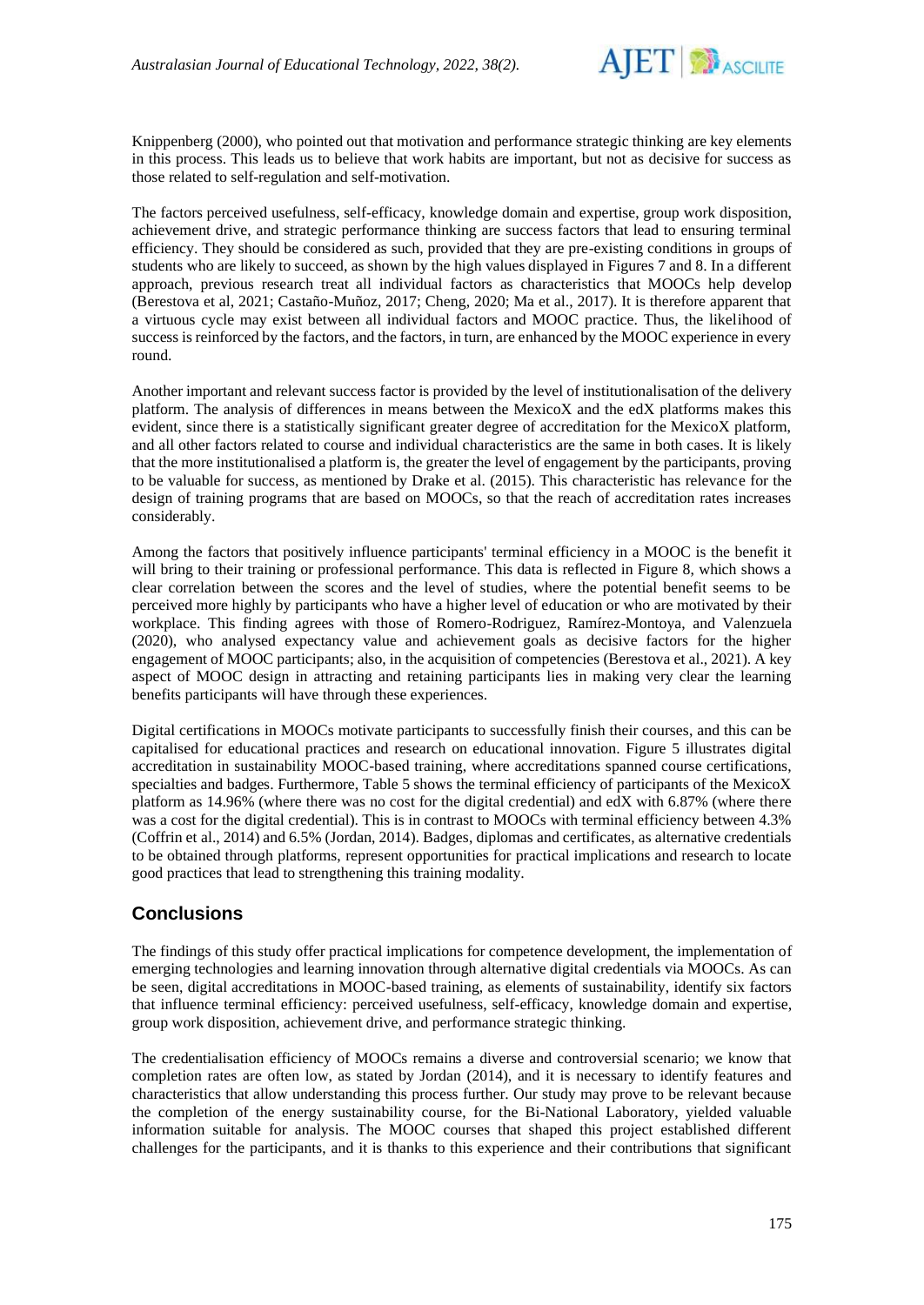

data was obtained for the credentialisation of those who managed to complete the course. The participation of a diverse audience in different ways, the application of digital tools and the follow-up of the participants, allowed us to obtain valuable information about the success factors for the completion and obtaining of the corresponding digital credentials.

First, we conclude that perceived usefulness, self-efficacy, knowledge domain and expertise, group work disposition, achievement drive, and performance strategic thinking are important success factors for the proposed objective.

Second, the level of institutionalisation of the platform and the cost of credentialisation represent defining factors that may greatly raise the level of success in the course. Even if no additional incentives are provided, just the fact that there is institutional support and promotion for the employees of one organisation to access a certain platform, increases significantly the likelihood of success. Costs are also very influential, especially when there are free and paid alternatives to the same course simultaneously.

For design purposes, a MOOC must explicitly express the value that potential participants may obtain by completing the course. This is evident since perceived usefulness is one of the factors that are most highly ranked in the participants' scores. Furthermore, perceived usefulness is not necessarily correlated with educational level as one could expect, but it is rather higher for participants with technical or undergraduate degrees. Value perception is therefore a function of how much the contents of the MOOC may influence their professional careers through specific demanded skills generation.

The literature on MOOCs and their success factors are varied and not very uniform, but the results shown here allow us to establish those issues that can significantly contribute to studies on the efficiency and success in the implementation of new MOOCs. This information may be of interest to administrators and in general to any facilitator in these MOOC learning environments. Thus, resources, strategies or diagnostic processes can be considered to explore these ideas in order to refine them for more successful efficiency pathways.

The comparison between the two platforms on which the course was offered is also noteworthy. The one that involved government backing, with a strategy more focused on distribution and mastery, through different governmental and academic partnerships, registered a higher achievement rate for credentialing. It is true that both are open platforms, but the institutional support for learners and the federal government's hallmark established different motivations for the participants.

Finally, one must recognise the technological and tracking limitations that the MOOC harbored. Although the entire course included a plan for its completion, most of the course topics were self-managed and offered on a mass scale. Thus, we were not able to implement a more sophisticated follow-up design and the strategy of the surveys applied was not 100% adequate, so it is necessary to consider that this type of course must face these difficulties and grant resources to guarantee more constant and efficient forms of accompaniment.

Another limitation may be the profile of the participants (interested in the energy field), where there were direct invitations from government entities to their employees (e.g., employees of the Mexican Federal Electricity Commission), who may have had motivation for the accreditations and been influenced by the field (energy sustainability). A differential study among the type of participants may also be of interest to locate distinctive elements of support for alternative credentialing.

For future research, the technological platform used could provide more information on the implementation of the challenge in order to establish more relationships between the factors: perceived usefulness, selfefficacy, knowledge domain and expertise, group work disposition, achievement drive, and performance strategic thinking.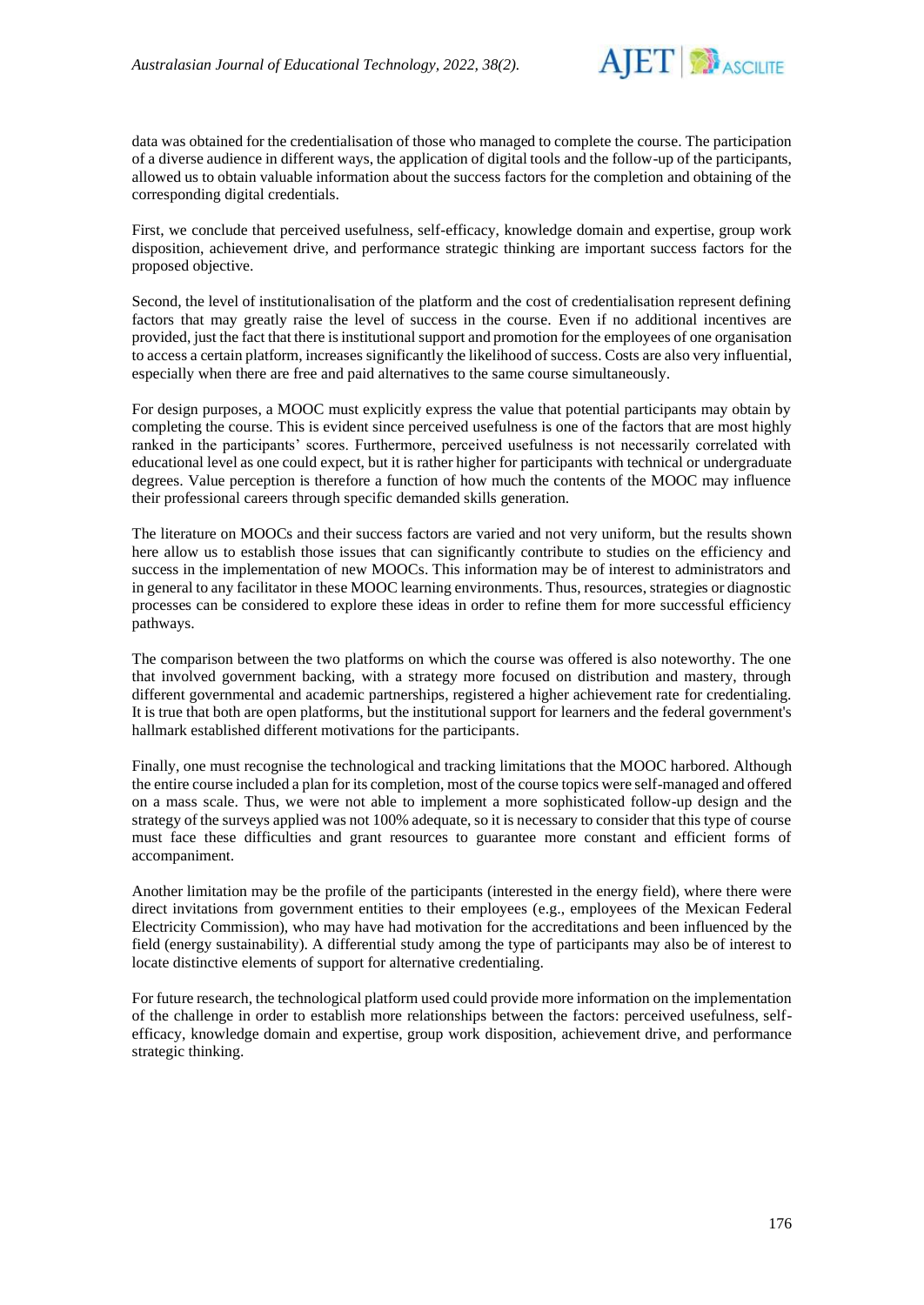

# **Acknowledgements**

This research is a product of the Project 266632 Bi-National Laboratory on Smart Sustainable Energy Management and Technology Training, funded by the CONACYT SENER Fund for Energy Sustainability (Agreement: S0019¬2014¬01). We would like to acknowledge the academic support of Writing Lab, Institute for the Future of Education, Tecnologico de Monterrey, Mexico, in the production of this work.

## **References**

- Al-Imarah, A. A., & Shields, R. (2019) MOOCs, disruptive innovation and the future of higher education: A conceptual analysis. *Innovations in Education and Teaching International*, *56*(3), 258–269. <https://doi.org/10.1080/14703297.2018.1443828>
- Alraimi, K. M., Zo, H., & Ciganek, A. P. (2015). Understanding the MOOCs continuance: The role of openness and reputation. *Computers & Education*, *80*, 28–38. <https://doi.org/10.1016/j.compedu.2014.08.006>

Bandura, A. (1997). *Self-efficacy: The exercise of control*. Freeman.

- Beltrán, M., & Ramírez-Montoya, M. S. (2019). Innovación en el diseño instruccional de cursos masivos abiertos (MOOC's) para desarrollar competencias de emprendimiento en sustentabilidad energética [Innovation in the instructional design of massive open courses (MOOCs) to develop entrepreneurship skills in energy sustainability]. *Education in the Knowledge Society*, *20*(15). [https://doi.org/10.14201/eks2019\\_20\\_a5](https://doi.org/10.14201/eks2019_20_a5)
- Berestova, A., Kondratenko, L., Lobuteva, L., Lobuteva, A., & Berechikidze, I. (2021). MOOC as an enabler for achieving professional competence: Problem-solving aspect. *International Journal of Emerging Technologies in Learning*, *16*(02), 4–16[. https://doi.org/10.3991/ijet.v16i02.18737](https://doi.org/10.3991/ijet.v16i02.18737)
- Brown, J., & Kurzweil, M. (2017). *The complex universe of alternative postsecondary credentials and pathways*. American Academy of Arts & Sciences.

[https://www.amacad.org/sites/default/files/publication/downloads/CFUE\\_Alternative-Pathways.pdf](https://www.amacad.org/sites/default/files/publication/downloads/CFUE_Alternative-Pathways.pdf)

- Castaño-Muñoz, J., Kreijns, K., Kalz, M., & Punie, Y. (2017). Does digital competence and occupational setting influence MOOC participation? Evidence from a cross-course survey. *Journal of Computing in Higher Education*, *29*, 28–46.<https://doi.org/10.1007/s12528-016-9123-z>
- Caudill, J. (2017). The emerging formalization of MOOC coursework: Rise of the MicroMasters. In J. Johnston (Ed.), *Proceedings of EdMedia 2017* (pp. 1–6). Association for the Advancement of Computing in Education[. https://www.learntechlib.org/primary/p/178296/](https://www.learntechlib.org/primary/p/178296/)
- Ceron, J., Baldiris, S., Quintero, J., Garcia, R. R., Saldarriaga, G. L. V., Graf, S., & Fuente Valentin, L. D. L. (2021). Self-regulated learning in massive online open courses: A state-of-the-art review. *IEEE Access*, *9*, 511–528[. https://doi.org/10.1109/ACCESS.2020.3045913](https://doi.org/10.1109/ACCESS.2020.3045913)
- Charani, E., Castro-Sanchéz, E., Bradley, S., Nathwani, D., Holmes, A. H., & Davey, P. (2019). Implementation of antibiotic stewardship in different settings: Results of an international survey. A*ntimicrobial Resistance and Infection Control*, *8*, Article 34. [https://doi.org/10.1186/s13756-019-](https://doi.org/10.1186/s13756-019-0493-7) [0493-7](https://doi.org/10.1186/s13756-019-0493-7)
- Cheng, Y. Y (2020) Academic self-efficacy and assessment. *Educational Psychology*, *40(*4), 389–391. <https://doi.org/10.1080/01443410.2020.1755501>
- Coffrin, C., Corrin, L., de Barba, P., & Kennedy, G. (2014). Visualizing patterns of student engagement and performance in MOOCs. In *Proceedings of the Fourth International Conference on Learning Analytics and Knowledge* (pp. 83–92). Association for the Advancement of Computing in Education. <https://doi.org/10.1145/2567574.2567586>
- Cornelius, S., Clader, C. & Mtika, P. (2019). Understanding learner engagement on a blended course including a MOOC. *Research in Learning Technology*, *27*, Article 2097. <https://doi.org/10.25304/rlt.v27.2097>
- De Notaris, D., Canazza, S., Mariconda, C., & Paulon, C. (2021). How to play a MOOC: Practices and simulation. *Entertainment Computing*, *37*, Article 100395. <https://doi.org/10.1016/j.entcom.2020.100395>
- Doherty, I., Harbutt, D., & Sharma, N. (2015). Designing and developing a MOOC. *Medical Science Educator*, *25*, 177–181[. https://doi.org/10.1007/s40670-015-0123-9](https://doi.org/10.1007/s40670-015-0123-9)
- Drake, J. R., O'Hara, M., & Seeman, E. (2015). Five principles for MOOC design: With a case study. *Journal of Information Technology Education: Innovations in Practice*, *14,* 125–143. <http://www.jite.org/documents/Vol14/JITEv14IIPp125-143Drake0888.pdf>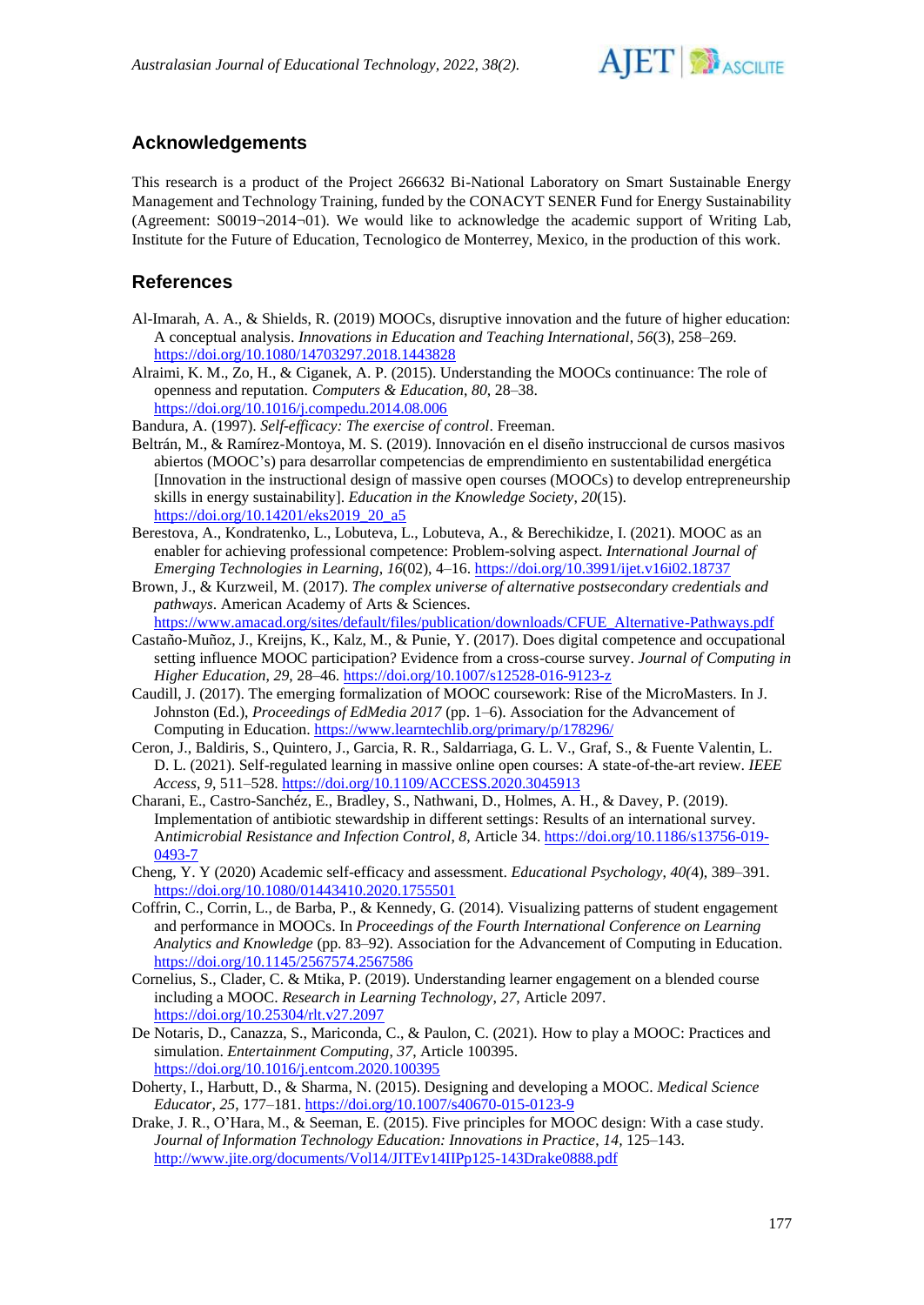

- Duru, I., Sunar, A. S., White, S., & Diri, B. (2021). Deep learning for discussion-based cross-domain performance prediction of MOOC learners grouped by language on FutureLearn. *Arabian Journal for Science and Engineering*, *46*, 3613–3629[. https://doi.org/10.1007/s13369-020-05117-x](https://doi.org/10.1007/s13369-020-05117-x)
- Fong, J., Janzow, P., & Peck, K. (2016). *Demographic shifts in educational demand and the rise of alternative credentials.* Pearson; UPCEA. [https://upcea.edu/wp](https://upcea.edu/wp-content/uploads/2017/05/Demographic-Shifts-in-Educational-Demand-and-the-Rise-of-Alternative-Credentials.pdf)[content/uploads/2017/05/Demographic-Shifts-in-Educational-Demand-and-the-Rise-of-Alternative-](https://upcea.edu/wp-content/uploads/2017/05/Demographic-Shifts-in-Educational-Demand-and-the-Rise-of-Alternative-Credentials.pdf)[Credentials.pdf](https://upcea.edu/wp-content/uploads/2017/05/Demographic-Shifts-in-Educational-Demand-and-the-Rise-of-Alternative-Credentials.pdf)
- García Aretio, L. (2017). Los MOOC están muy vivos. Respuestas a algunas preguntas [MOOCs are very much alive: Answers to some questions]. *Revista Iberoamericana de Educación a Distancia*, *20*(1), 9–27.<https://doi.org/10.5944/ried.20.1.17488>
- García-Bullé, S. (2019, April 26). *¿Qué son las credenciales alternativas?* [What are alternative credentials?]*.* Observatorio del Tecnológico de Monterrey. [https://observatorio.tec.mx/edu](https://observatorio.tec.mx/edu-news/credenciales-alternativas)[news/credenciales-alternativas](https://observatorio.tec.mx/edu-news/credenciales-alternativas)

Gobierno de México. (n.d.). *Red Edusat*. <https://aprende.gob.mx/red-edusat/>

- Guajardo Leal, B. E., & Valenzuela González, J. R. (2017). Transdisciplinary design of virtual learning environments: The case of a xMOOC on the study of electrical energy. In J. M. Dodero, M. S. Ibarra Sáiz, & I. Ruiz Rube (Eds.), *Proceedings of the 5th International Conference on Technological Ecosystems for Enhancing Multiculturality* (pp. 1–8). Association for the Advancement of Computing in Education.<https://doi.org/10.1145/3144826.3145424>
- Guajardo-Leal, B. E., Valenzuela, J. R., & Scott, J. (2019). Student engagement as predictor of xMOOC completion: An analysis from five courses on energy sustainability. *Online Learning Journal*, *23*(2), 105–123.<https://doi.org/10.24059/olj.v23i2.1523>
- Guerrero, M., Heaton, S., & Urbano, D. (2021). Building universities' intrapreneurial capabilities in the digital era: The role and impacts of massive open online courses (MOOCs). *Technovation*, *99*, Article 102139.<https://doi.org/10.1016/j.technovation.2020.102139>
- Hew, K. F., & Cheung, W. S. (2014). Students' and instructors' use of massive open online courses (MOOCs): Motivations and challenges. *Educational Research Review*, *12*, 45–58. <https://doi.org/10.1016/j.edurev.2014.05.001>
- Hidalgo, F. J. P., & Abril, C. A. H. (2020). MOOCs: origins, concept and didactic applications: A systematic review of the literature (2012–2019). *Technology, Knowledge and Learning*, *25*(4), 1–27 <https://doi.org/10.1007/s10758-019-09433-6>
- Hollands, F., & Kazi, A. (2019). MOOC-based alternative credentials: What's the value for the learner? *EDUCAUSE Review*. [https://er.educause.edu/articles/2019/6/mooc-based-alternative-credentials](https://er.educause.edu/articles/2019/6/mooc-based-alternative-credentials-whats-the-value-for-the-learner)[whats-the-value-for-the-learner](https://er.educause.edu/articles/2019/6/mooc-based-alternative-credentials-whats-the-value-for-the-learner)
- Hsieh, M. Y. (2020). The most sustainable niche principles of social media education in a higher education contracting era. *Sustainability*, *12*(1), Article 399.<https://doi.org/10.3390/su12010399>
- Jordan, K. (2014). Initial trends in enrolment and completion of massive open online courses. *The International Review of Research in Open and Distributed Learning*, *15*(1), 133–160. <https://doi.org/10.19173/irrodl.v15i1.1651>
- Kady, H. R., & Vadeboncoeur, J. A. (2013). *Massive open online courses (MOOCs).* Salem Press.
- Kopp, M., & Ebner, M. (2017). La certificación de los MOOC. Ventajas, desafíos y experiencias prácticas [Certification of MOOCs: Advantages, challenges and practical experiences]. *Revista Española de Pedagogía, 75*(266), 83–100.<https://doi.org/10.22550/REP75-1-2017-05>
- Liu, B., Wu, Y., Xing, W., Cheng, G., & Guo, S. (2021). Exploring behavioural differences between certificate achievers and explorers in MOOCs. *Asia Pacific Journal of Education*. <https://doi.org/10.1080/02188791.2020.1868974>
- Littenberg-Tobias, J., & Reich, J. (2020). Evaluating access, quality, and equity in online learning: A case study of a MOOC-based blended professional degree program. *The Internet and Higher Education*, *47*, Article 100759*.* <https://doi.org/10.1016/j.iheduc.2020.100759>
- Ma, Y. J., Gam, H. J., & Banning, J. (2017) Perceived ease of use and usefulness of sustainability labels on apparel products: application of the technology acceptance model. *Fash Text*, *4*, Article 3. <https://doi.org/10.1186/s40691-017-0093-1>
- Pinho, J. C. M. R., & Soares, A. M. (2011). Examining the technology acceptance model in the adoption of social networks. *Journal of Research in Interactive Marketing, 5*, 116–129. <https://doi.org/10.1108/17505931111187767>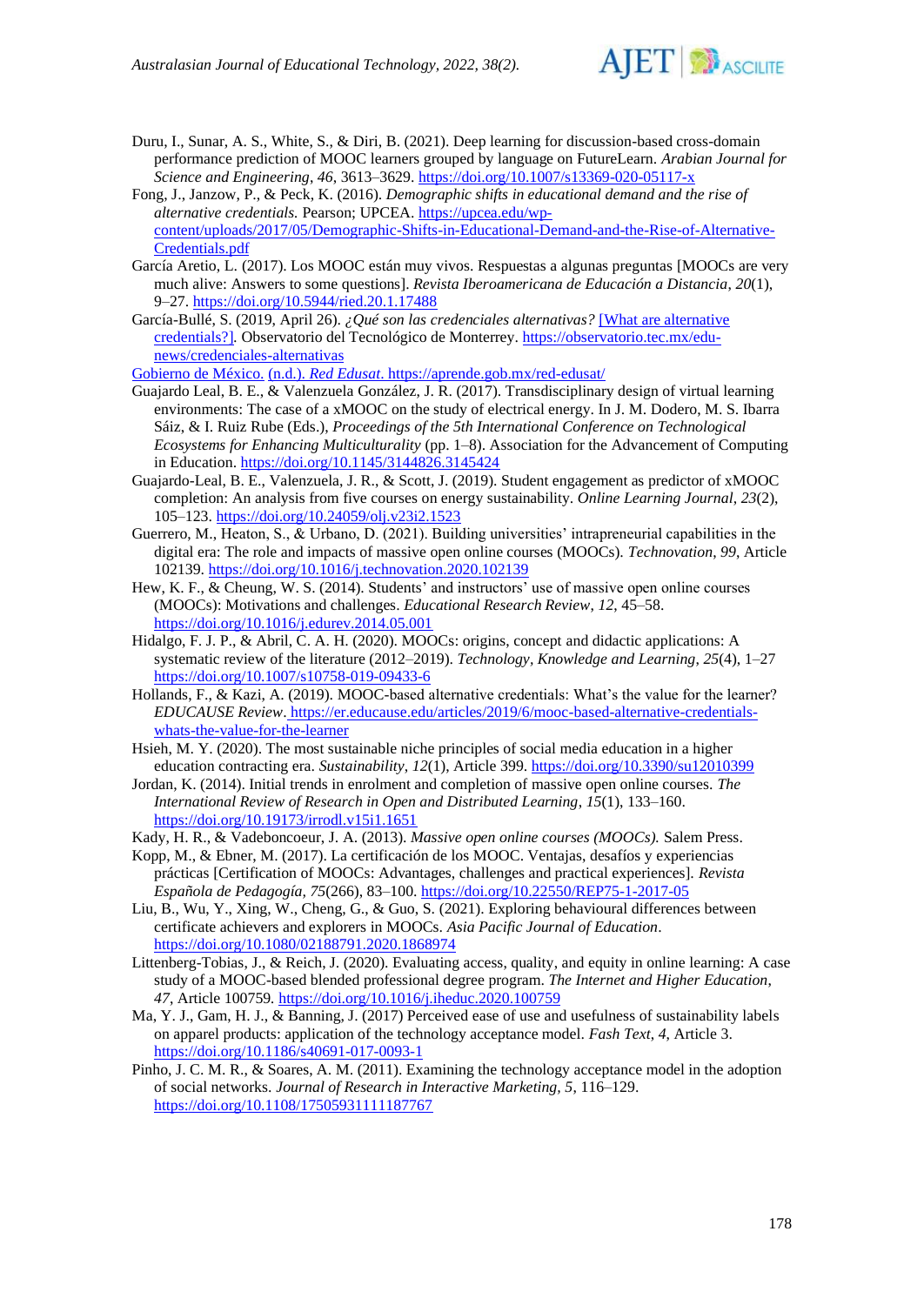

- Ramírez-Montoya, M. S. (2018). Innovación abierta, interdisciplinaria y colaborativa para formar en sustentabilidad energética a través de MOOCs e investigación educativa [Open, interdisciplinary and collaborative innovation to train in energy sustainability through MOOCs and educational research]. *Education in the Knowledge Society*, *19*(4), 11–30.<https://doi.org/10.14201/eks20181941130>
- Ramírez-Montoya, M. S., & García-Peñalvo, F.J. (2018). Co-creación e innovación abierta: Revisión sistemática de la literatura [Co-creation and open innovation: Systematic literature review]. *Comunicar*, *26*(54), 9–18.<https://doi.org/10.3916/C54-2018-01>
- Ramírez-Montoya, M. S., & Mendoza-Domínguez, A. (Eds). (2019). *Innovación y sustentabilidad energética. Colaboración multidisciplinar, MOOC e investigación educativa* [Innovation and energy sustainability: Multidisciplinary collaboration, MOOCs and educational research]. Narcea.
- Rincón-Flores, E. G., Mena Marcos, J. J., Ramírez-Montoya, M. S., Ramírez Velarde, R.(2020). The use of gamification in xMOOCs about energy: Effects and predictive models for participants' learning. *Australasian Journal of Educational Technology*, *36*(2), 43–59[. https://doi.org/10.14742/ajet.4818](https://doi.org/10.14742/ajet.4818)
- Romero-Rodríguez, L. M., Ramírez-Montoya, M. S., & Aguaded, I. (2020). Determining factors in MOOCs completion rates: Application test in energy sustainability courses. *Sustainability, 12*(7), 1– 11.<https://doi.org/10.3390/su12072893>
- Romero-Rodríguez, L. M., Ramírez-Montoya, M. S., & Valenzuela, J. R. (2020). Correlation analysis between expectancy-value and achievement goals in MOOCs on energy sustainability: Profiles with higher engagement. *Interactive Technology and Smart Education*, *17*(4), 1–39. <https://doi.org/10.1108/ITSE-01-2020-0017>
- Ruiz-Palmero, J., López-Álvarez, D., & Sánchez-Rivas, E. (2021). Revisión de la producción científica sobre MOOC entre 2016 y 2019 a través de SCOPUS [A review of the scientific production on MOOCs from 2016 to 2019 using SCOPUS]. *Píxel-Bit: Revista de Medios y Educación*, *60,* 95–107. <https://doi.org/10.12795/pixelbit.77716>
- Şahin, M. (2021). A comparative analysis of dropout prediction in massive open online courses. *Arabian Journal for Science and Engineering*, *46*(2), 1845–1861[. https://doi.org/10.1007/s13369-020-05127-9](https://doi.org/10.1007/s13369-020-05127-9)
- Soonhee, K. (2002). Participative management and job satisfaction: Lessons for management leadership. *Public Administration Review*, *62*, 231–242. <https://doi.org/10.1111/0033-3352.00173>
- Smith, L. M. (1990). Ethics, field studies, and the paradigm crisis. In E. Guba (Ed.) *The paradigm dialog* (pp. 139–157). Sage.
- Stark, E. M., Shaw, J. D., & Duffy, M. K. (2007). Preference for group work, winning orientation, and social loafing behavior in groups. *Group & Organization Management*, *32,* 699–723. <https://doi.org/10.1177/1059601106291130>
- Takeda, S., & Homberg, F. (2014), The effects of gender on group work process and achievement: An analysis through self- and peer-assessment*. British Education Research Journal*, *40*, 373–396. <https://doi.org/10.1002/berj.3088>
- Tang, S. (2017). Learning mechanism and function characteristics of MOOC in the process of higher education. *Eurasia Journal of Mathematics, Science and Technology Education*, *13*(12), 8067–8072. <https://doi.org/10.12973/ejmste/80769>
- Tecnológico de Monterrey. (2019). *eduTrends: Credenciales alternativas* [eduTrends: Alternative credentials].

[https://static1.squarespace.com/static/53aadf1de4b0a0a817640cca/t/611291ee44aa5415057d7a6a/162](https://static1.squarespace.com/static/53aadf1de4b0a0a817640cca/t/611291ee44aa5415057d7a6a/1628606963545/14.+EduTrends-Credenciales-Alternativas-2019.pdf) [8606963545/14.+EduTrends-Credenciales-Alternativas-2019.pdf](https://static1.squarespace.com/static/53aadf1de4b0a0a817640cca/t/611291ee44aa5415057d7a6a/1628606963545/14.+EduTrends-Credenciales-Alternativas-2019.pdf)

- Valdivia, J., Ramírez-Montoya, M. S., &, Valenzuela, J. R. (2018). Motivation and knowledge: Preassessment and post-assessment of MOOC participants from an energy and sustainability project. *The International Review of Research in Open and Distributed Learning*, *19*(4), 116–132. <https://doi.org/10.19173/irrodl.v19i4.3489>
- Van Knippenberg, D. (2000). Work motivation and performance: A social identity perspective. *Applied Psychology: An International Review*, *49*, 357–372. https://doi.org/10.1111/1464-0597.00020
- Watson, S. L., Watson, W. R., Yu, J. H., Alamri, H., & Mueller, C. (2017). Learner profiles of attitudinal learning in a MOOC: An explanatory sequential mixed methods study. *Computers & Education*, *114*(8), 274–285.<https://doi.org/10.1016/j.compedu.2017.07.005>
- Wintermute, E. H., Cisel, M., & Lindner, A. B. (2021). A survival model for course-course interactions in a massive open online course platform. *PLoS ONE*, *16*[. https://doi.org/10.1371/journal.pone.0245718](https://doi.org/10.1371/journal.pone.0245718)
- Witthaus, G., Inamorato dos Santos, A., Childs, M., Tannhäuser, A., Conole, G., Nkuyubwatsi, B., & Punie, Y. (2016). *Validation of non-formal MOOC-based learning: An analysis of assessment and recognition practices in Europe (OpenCred)*. Publications Office of the European Union. <https://doi.org/10.2791/809371>